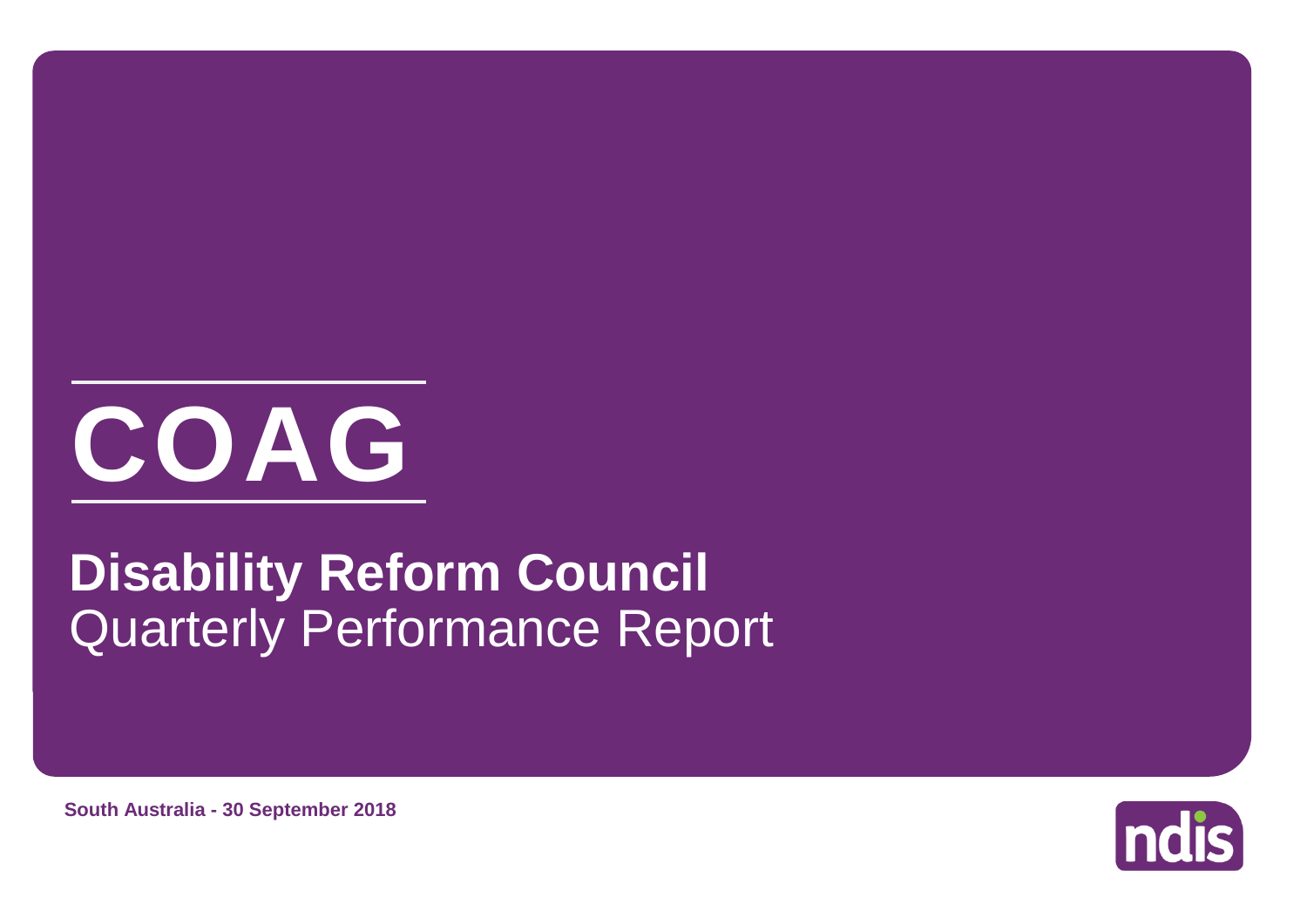

#### **Overview**

a s

**This report is the ninth quarterly report during the NDIS Transition period, which commenced on 1 July 2016.**

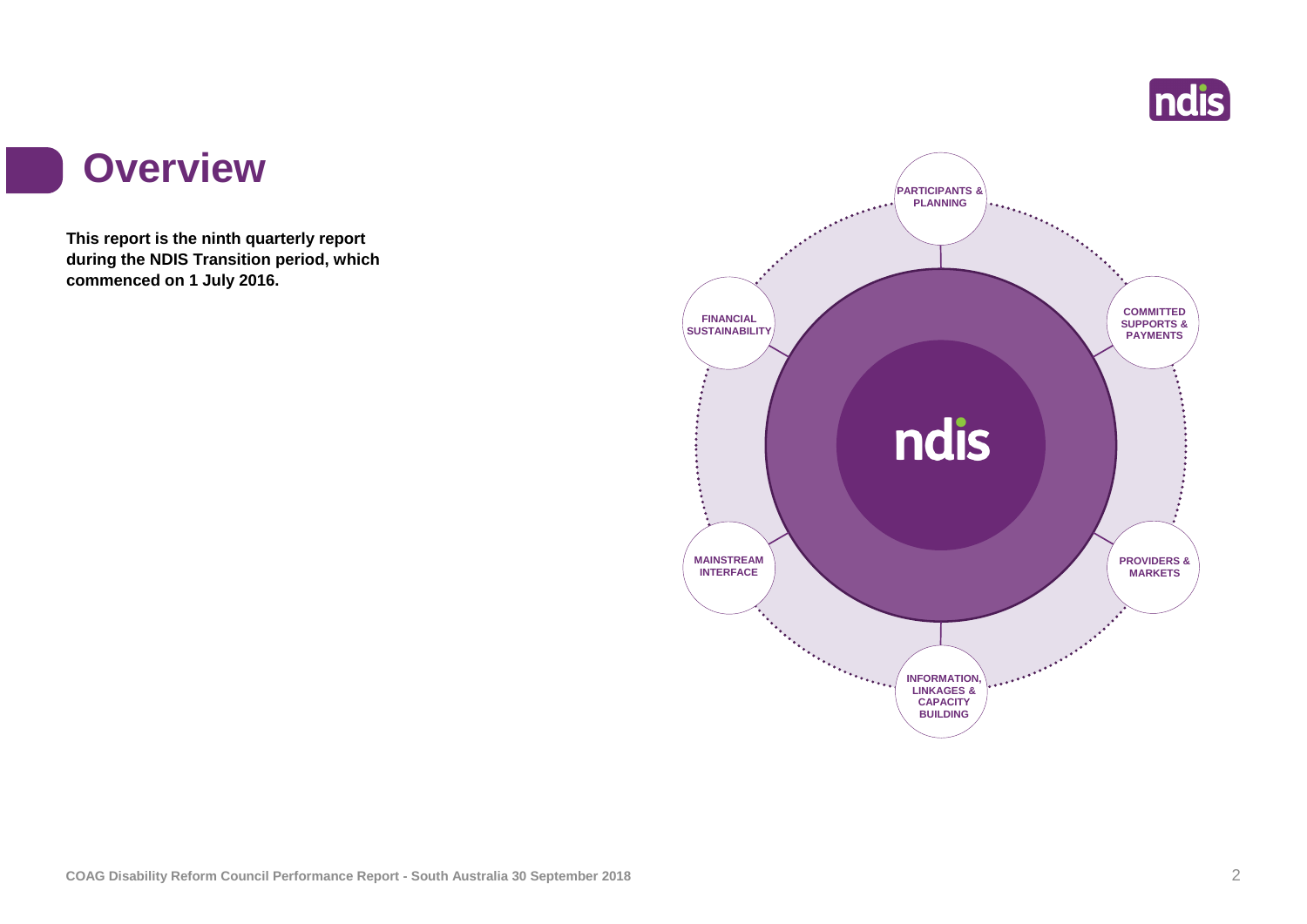

#### **Summary**

| <b>Participants and Planning</b>                                                                                 | <b>Committed Supports</b><br>and Payments                                                     | <b>Providers and Markets</b>                                                              | <b>Mainstream Interface</b>                                                            |
|------------------------------------------------------------------------------------------------------------------|-----------------------------------------------------------------------------------------------|-------------------------------------------------------------------------------------------|----------------------------------------------------------------------------------------|
| 2,268 additional participants with<br>plans this quarter.                                                        | \$506.0 million has been paid<br>to providers and participants:<br>• \$5.9m in 2013-14,       | The new NDIS Quality and<br><b>Safeguards Commission</b><br>(NQSC) has been established   | 89% of active participants<br>with a plan approved in 2018-<br>19 Q1 access mainstream |
| As at 30 September 2018, plans<br>approved and ECEI referrals<br>represent:                                      | $\cdot$ \$30.9m in 2014-15,<br>$\cdot$ \$65.1m in 2015-16,<br>• \$106.3m in 2016-17,          | to regulate providers in NSW<br>and SA from 1 July 2018.                                  | services.                                                                              |
| • 72% of bilateral estimate met<br>since the commencement of<br>transition                                       | $\cdot$ \$214.0m in 2017-18,<br>• \$83.7m in 2018-19 to date.                                 | The NQSC uses a 'National<br>approach' to approve<br>providers and thus, when a           |                                                                                        |
| (1 July 2016 - 30 September 2018)<br>• 76% of scheme to date bilateral<br>estimate met                           | Overall,<br>• 54% of committed supports<br>were utilised in 2013-14,                          | provider that has been<br>approved in NSW or SA is<br>verified by the NQSC, it            |                                                                                        |
| (1 July 2013 - 30 September 2018)                                                                                | • 61% in 2014-15,<br>$\cdot$ 61% in 2015-16,                                                  | automatically becomes an<br>approved provider in both                                     |                                                                                        |
| <b>Participant satisfaction remains</b><br>high with 80% of participants<br>surveyed in the quarter rating their | • 56% in 2016-17,<br>• 58% in 2017-18.<br>The 2017-18 and 2018-19                             | states. This is the main<br>reason for the increase in<br>approved providers in SA this   |                                                                                        |
| satisfaction with the Agency's<br>planning process as either good or                                             | experience is still emerging.                                                                 | quarter.                                                                                  |                                                                                        |
| very good.                                                                                                       | Lower utilisation in 2016-17<br>and 2017-18 is predominantly<br>driven by the large number of | There were 3,103 approved<br>providers as at 30 September<br>2018, a 58% increase for the |                                                                                        |
|                                                                                                                  | participants who received<br>their first plan in these years.                                 | quarter.                                                                                  |                                                                                        |
|                                                                                                                  | Participants utilise less of<br>their first plan compared with                                | 29% of approved providers<br>were active in South Australia                               |                                                                                        |
|                                                                                                                  | their second and subsequent<br>plans, as it takes time to                                     | at 30 September 2018, and<br>71% were yet to have                                         |                                                                                        |

**evidence of activity.**

#### **COAG Disability Reform Council Performance Report - South Australia 30 September 2018** 3

**familiarise with the NDIS and decide which supports to use.**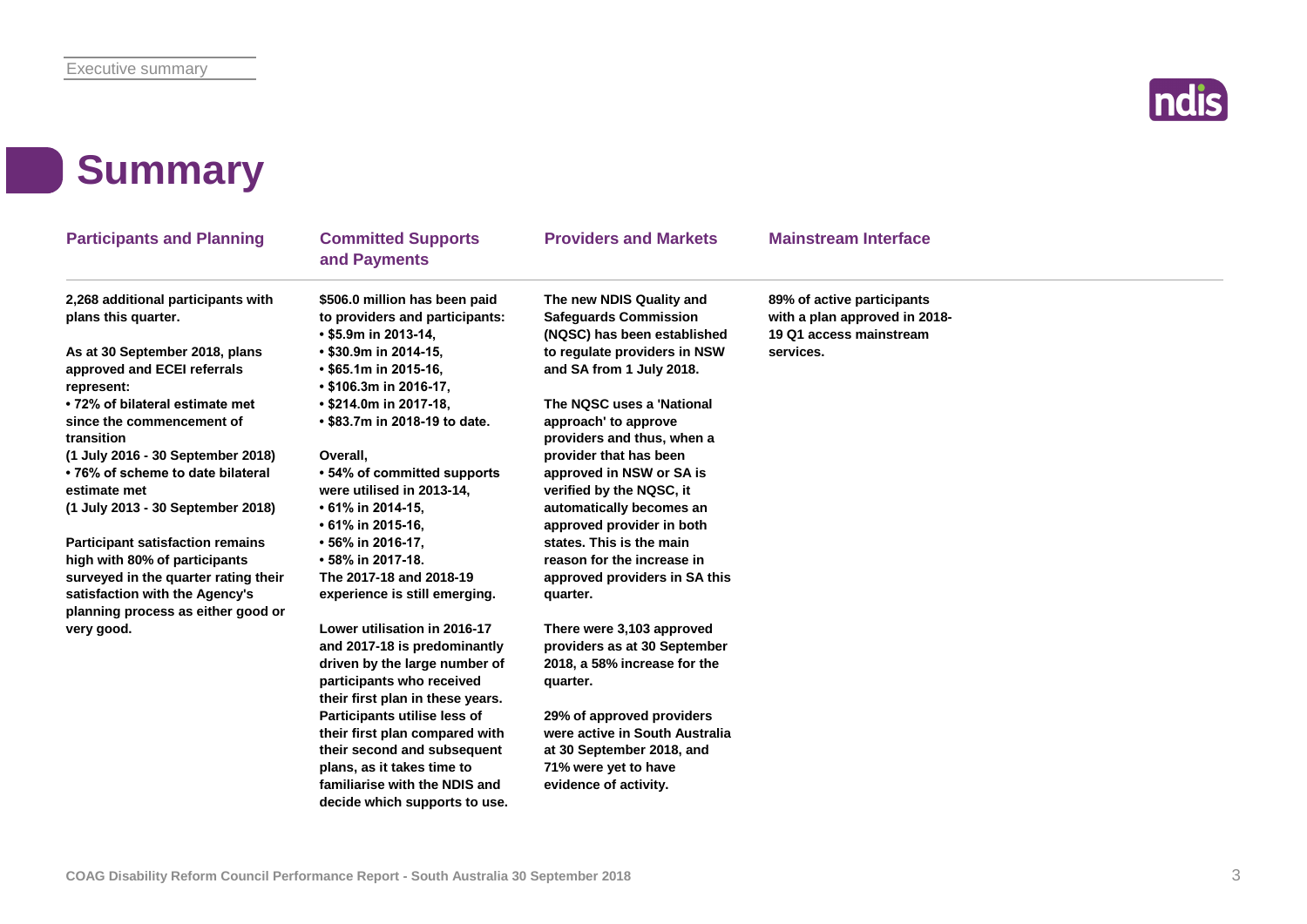# **Participants and Planning**

The NDIS in South Australia continues to grow with 2,268 additional participants with approved plans this quarter.



**South Australia - 30 September 2018**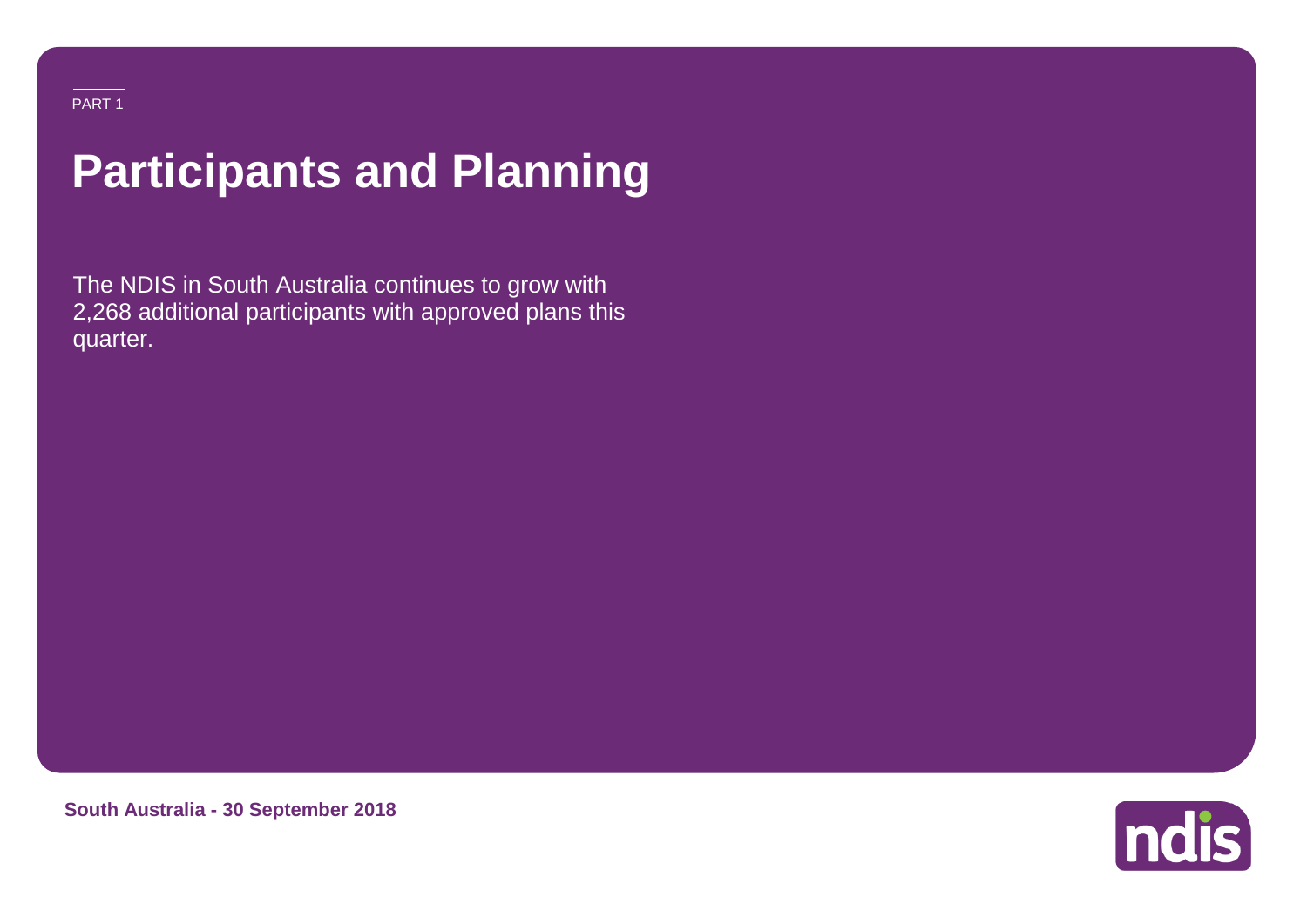### **Summary**

**The NDIS is fully operational and available in all areas of South Australia.**



ndis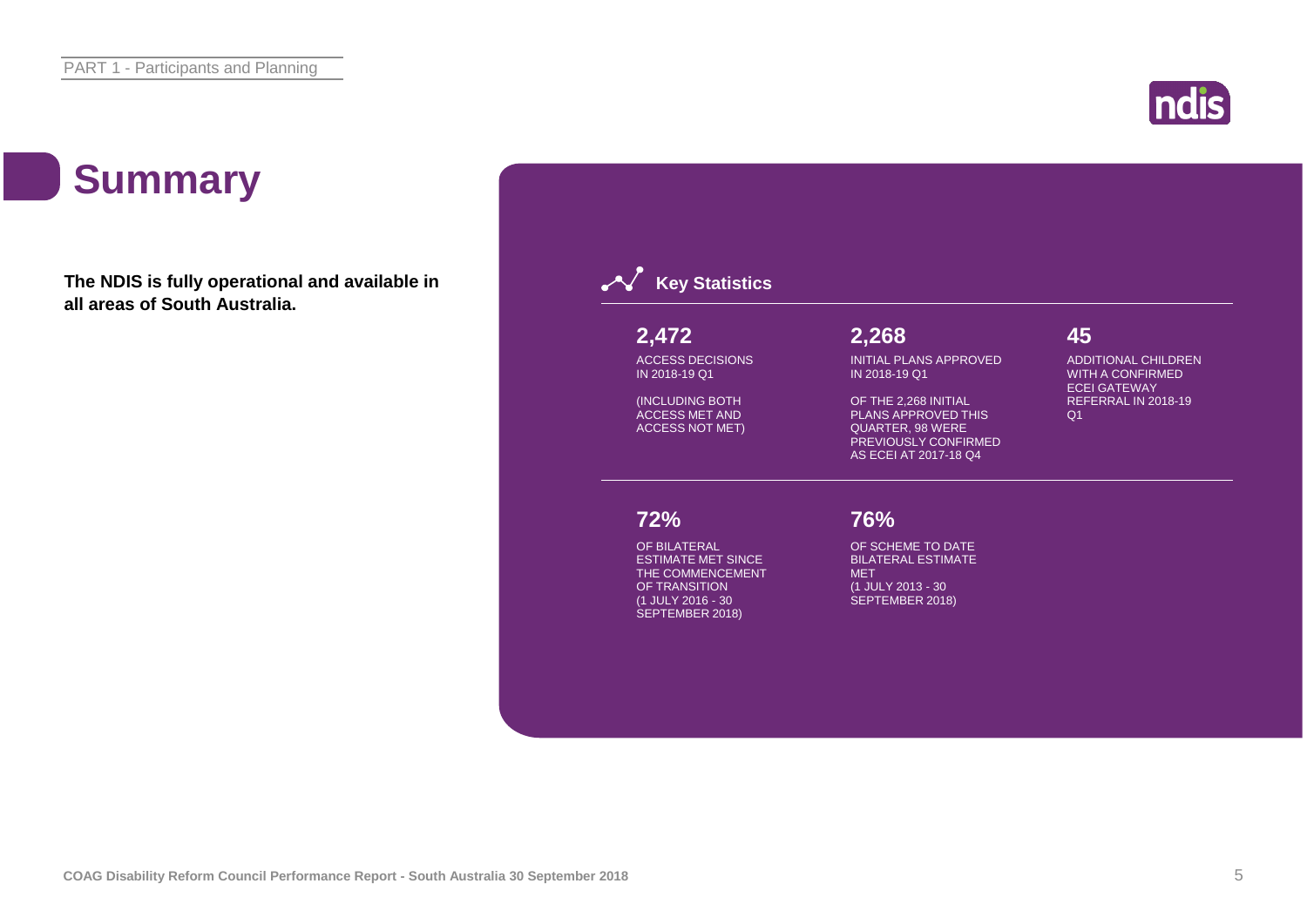

### **Quarterly Intake**

#### **2018-19 Q1**

**Of the 1,559 participants deemed 'eligible' this quarter 60% were 'New' participants (i.e. had not transitioned from an existing State/Territory or Commonwealth program).**

**Of the 2,268 plan approvals this quarter, 58% had transitioned from an existing State/Territory program, 88% entered with a permanent disability and 98 were previously confirmed as ECEI at 2017-18 Q4.**

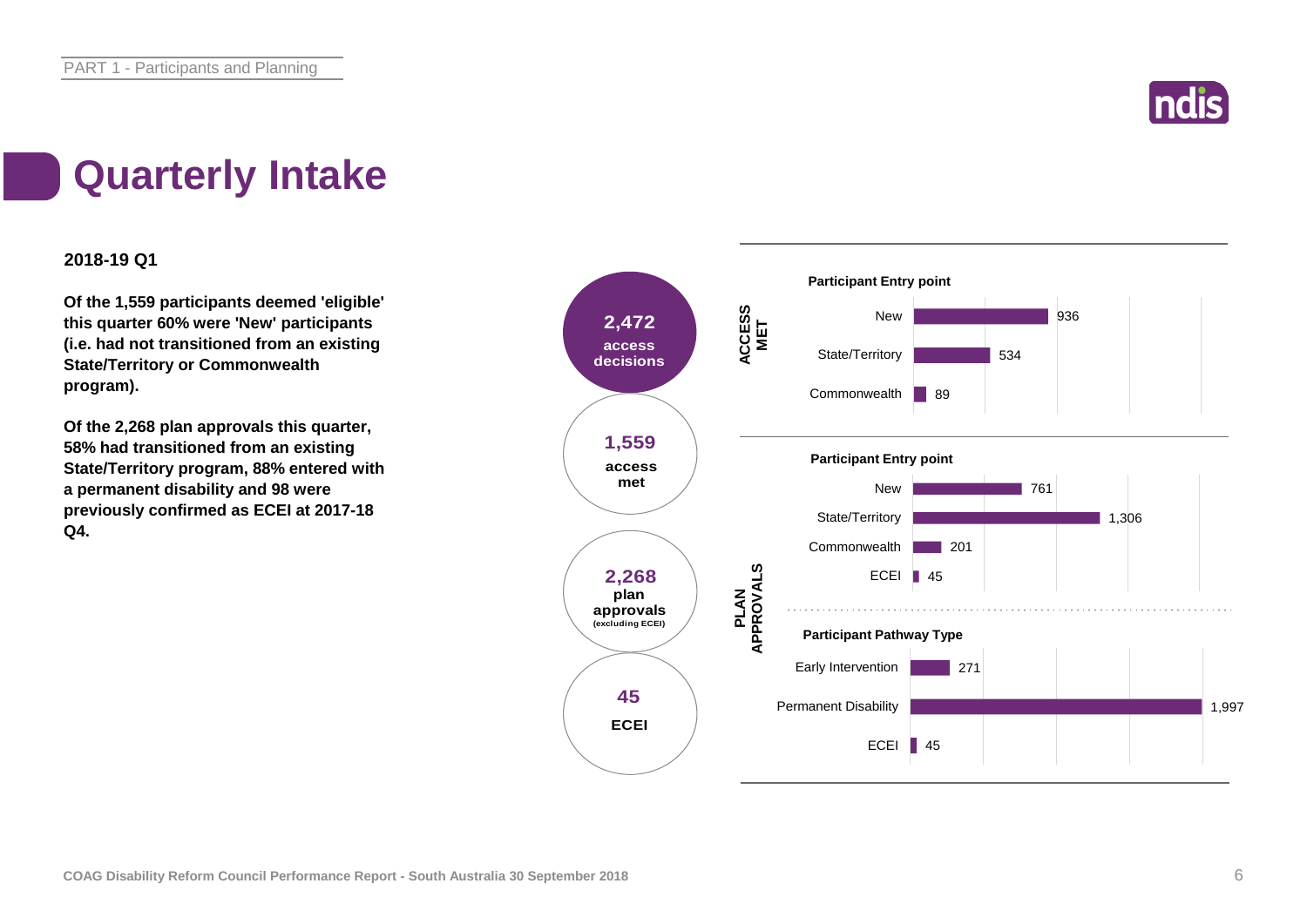

#### **Quarterly Intake Detail**

**Plan approvals as at 30 September 2018**

**Plan approval numbers have increased from 18,460 at the end of 2017-18 Q4 to 20,728 by the end of 2018-19 Q1, an increase of 2,268 approvals.**

**As at 30 September 2018 there were 131 children with a confirmed ECEI referral bringing the total number to 20,859. Overall, 821 participants with approved plans have exited the Scheme.**

**Of the 131 children with a confirmed ECEI referral as at 30 September 2018, 86 were previously confirmed as ECEI at 30 June 2018 and an additional 45 entered the gateway this quarter.**

#### **Change in plan approvals between 30 June 2018 and 30 September 2018**



In the quarter of 2018-19 Q1 there were 4,054 plan reviews. This figure relates to all participants who have entered the Scheme.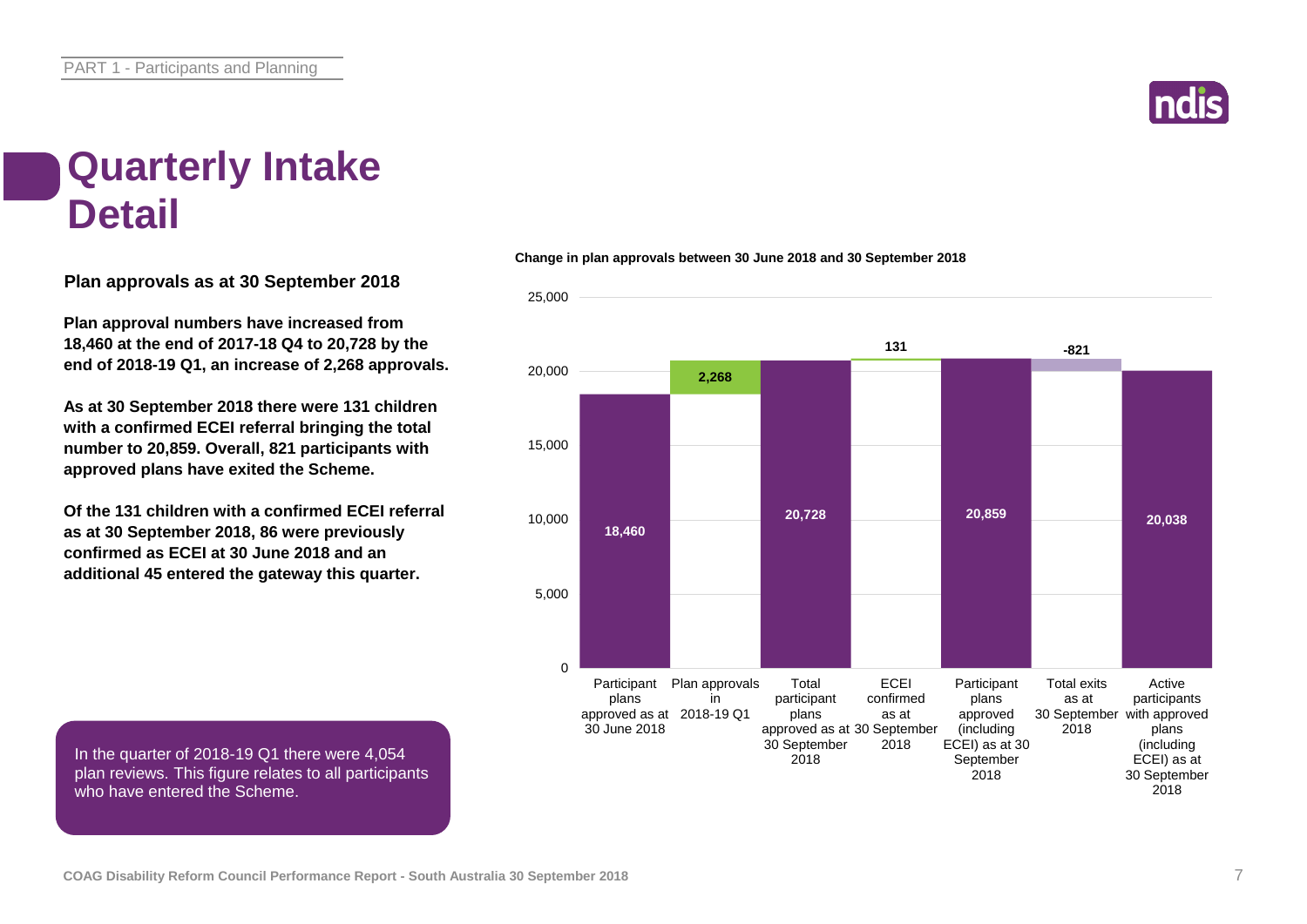

#### **Cumulative Position**

**Plan approvals as at 30 Sep 2018**

**As at the end of 2018-19 Q1, the cumulative total number of participants receiving support was 20,859 (including 131 children supported through the ECEI gateway). Of these, 9,083 transitioned from an existing State/Territory program and 1,477 transitioned from an existing Commonwealth program.**

**Overall, since 1 July 2013, there have been 32,583 people with access decisions.**

Cumulative position reporting is inclusive of trial participants for the reported period and represents participants who have or have had an approved plan.

#### **Cumulative plan approvals compared with bilateral estimate**



#### **72%**

of bilateral estimate met since the commencement of transition (1 July 2016 - 30 September 2018)

#### **76%**

of scheme to date bilateral estimate met (1 July 2013 - 30 September 2018)

#### **20,728**

plan approvals to date; 20,859 including ECEI confirmed

#### **Plan approvals by participant referral pathway**

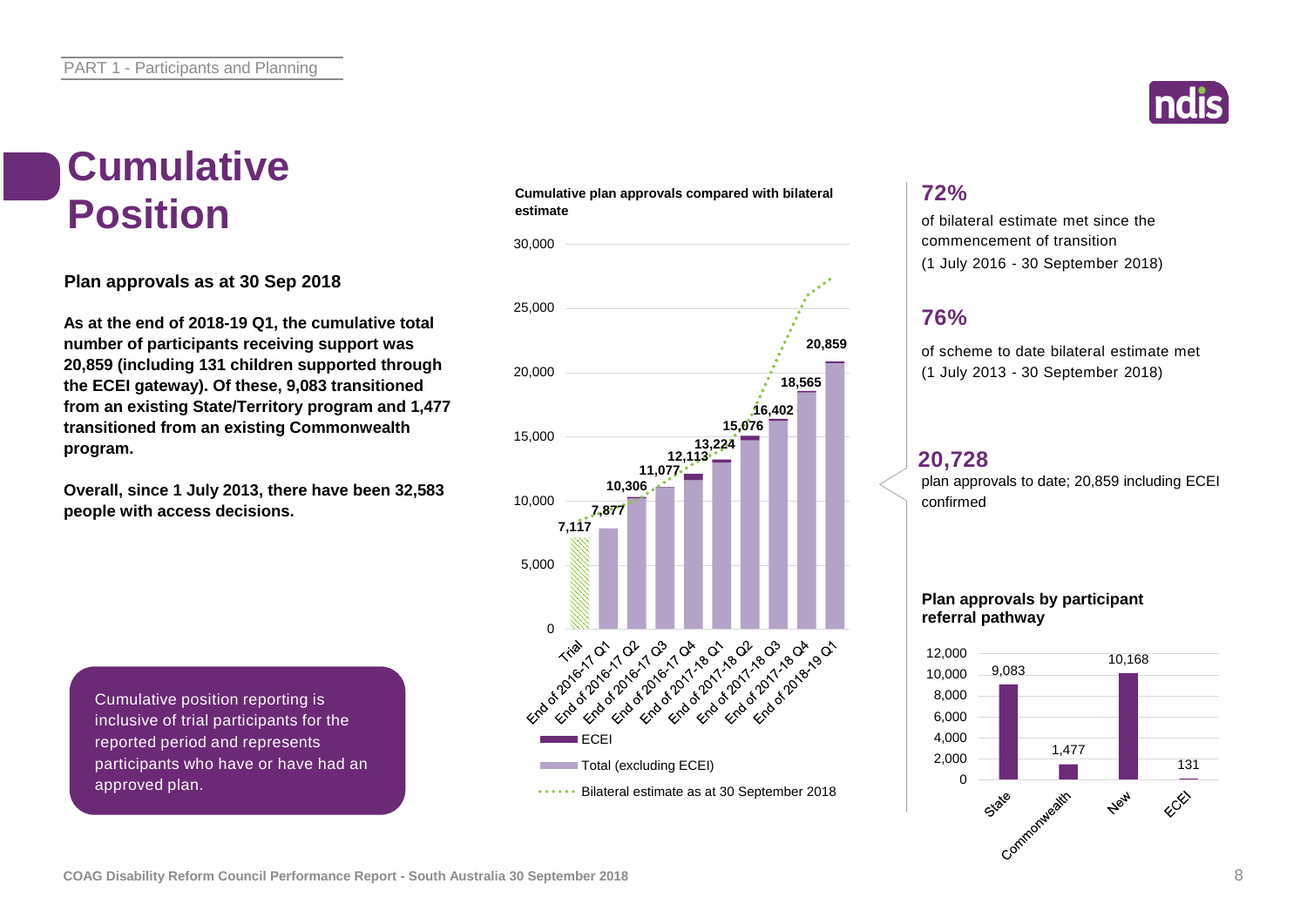

### **Participant Profiles by Age Group**

**Demographic profile of active participants with a plan approved in 2018-19 Q1, compared with plan approvals as at 30 June 2018, by age group.**

**Around 25% of participants entering in this quarter are aged between 0 and 18 years, compared to 73% in prior quarters.** 

**75% of participants entering in 2018-19 Q1 are adults, compared to 27% in prior quarters.**

**Active participants with a plan approved in 2018-19 Q1 by age group**



**% of active participants with a plan approved by age group**



■% of active participants with a plan approved in prior quarters ■% of active participants with a plan approved in 2018-19 Q1

Note 1: Due to the aged based phasing which commenced with children in SA, there are a low number of participants aged 19 and over who entered the Scheme in prior quarters.

Note 2: The age eligibility requirements for the NDIS are based on the age as at the access request date. Participants with their initial plan approved aged 65+ have turned 65 since their access request was received.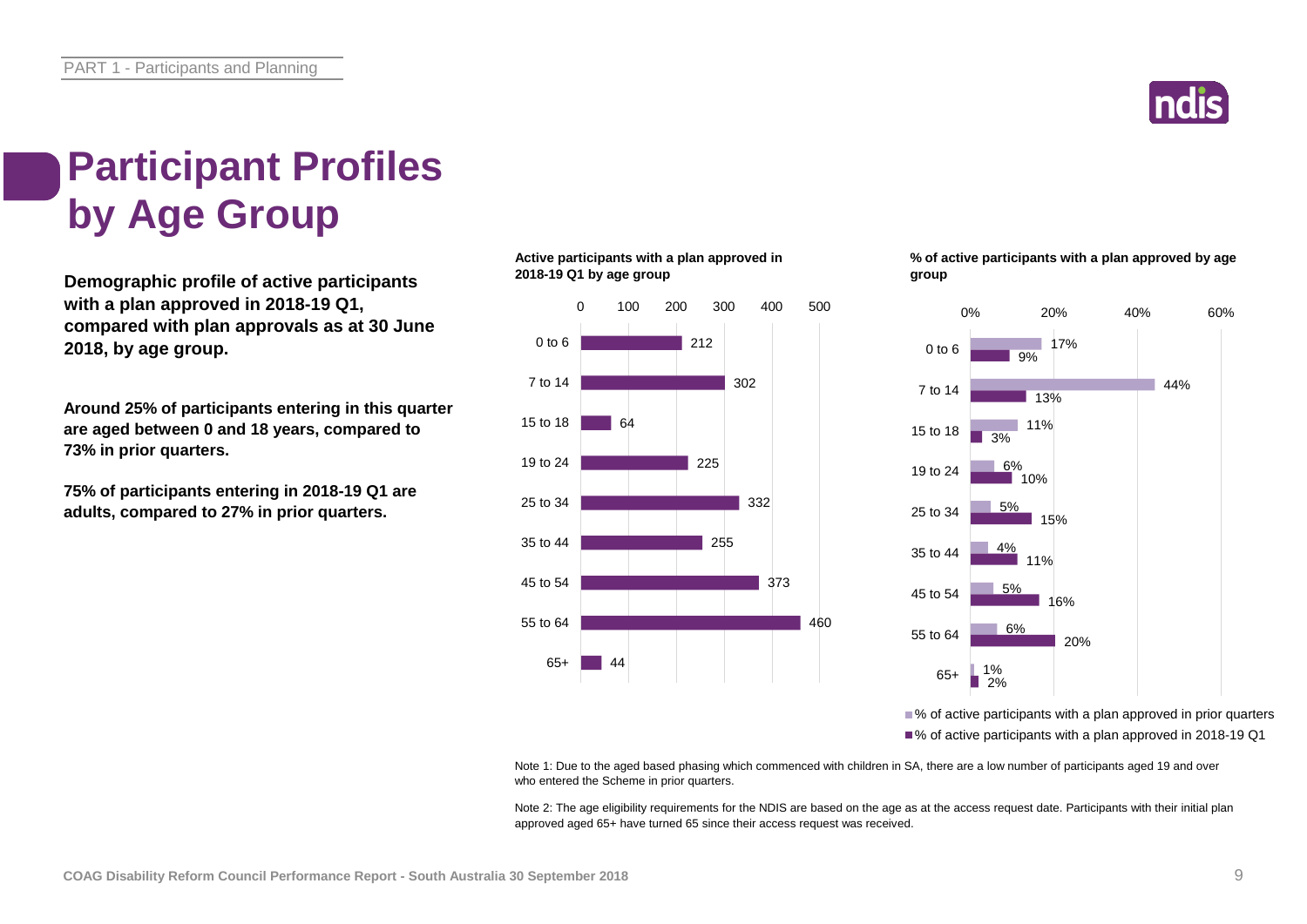

### **Participant Profiles by Disability Group**

**Demographic profile of active participants with a plan approved in 2018-19 Q1, compared with plan approvals as at 30 June 2018, by disability group.**

**Of the participants entering in 2018-19 Q1, 28% have a primary disability group of Intellectual Disability and 24% have a primary disability group of Autism.**

#### **Active participants with a plan approved in 2018-19 Q1 by disability group**



#### **% of active participants with a plan approved by disability group**



■% of active participants with a plan approved in prior quarters ■% of active participants with a plan approved in 2018-19 Q1

Note 1: Of the 639 active participants identified as having an intellectual disability, 68 (11%), have Down syndrome. Note 2: Since 2017-18 Q1 Developmental Delay and Global Developmental Delay have been reported separately to the Intellectual Disability group.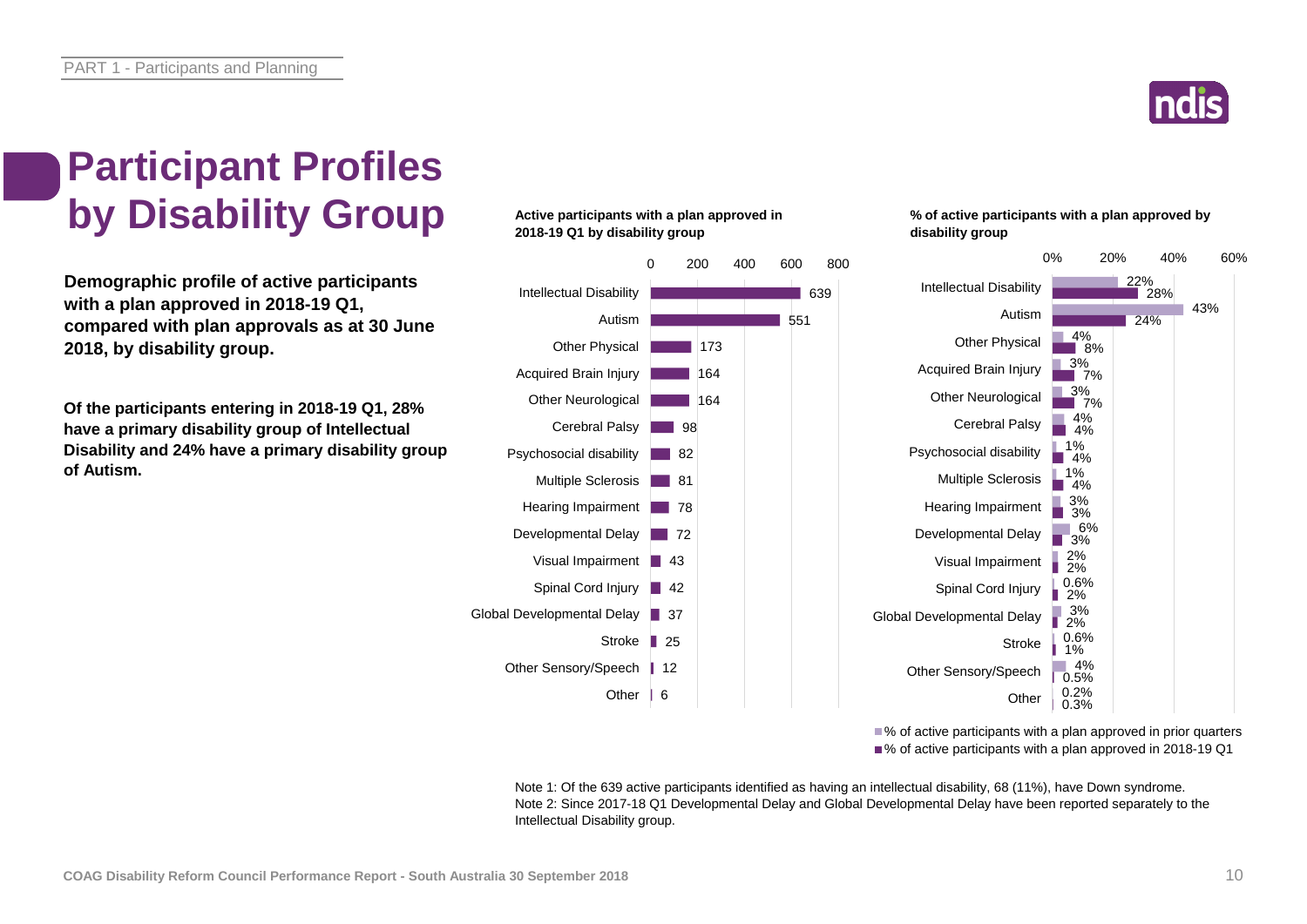### **Participant Profiles by Level of Function**

**Demographic profile of active participants with a plan approved in 2018-19 Q1, compared with plan approvals as at 30 June 2018, by level of function.**

**For participants with a plan approval in the current period:** 

**• 19% of active participants had a relatively high level of function**

**• 56% of active participants had a relatively moderate level of function** 

**• 25% had a relatively low level of function**

**These relativities are within the NDIS participant population, and not comparable to the general population.**





**% of active participants with a plan approved by level of function**



■% of active participants with a plan approved in 2018-19 Q1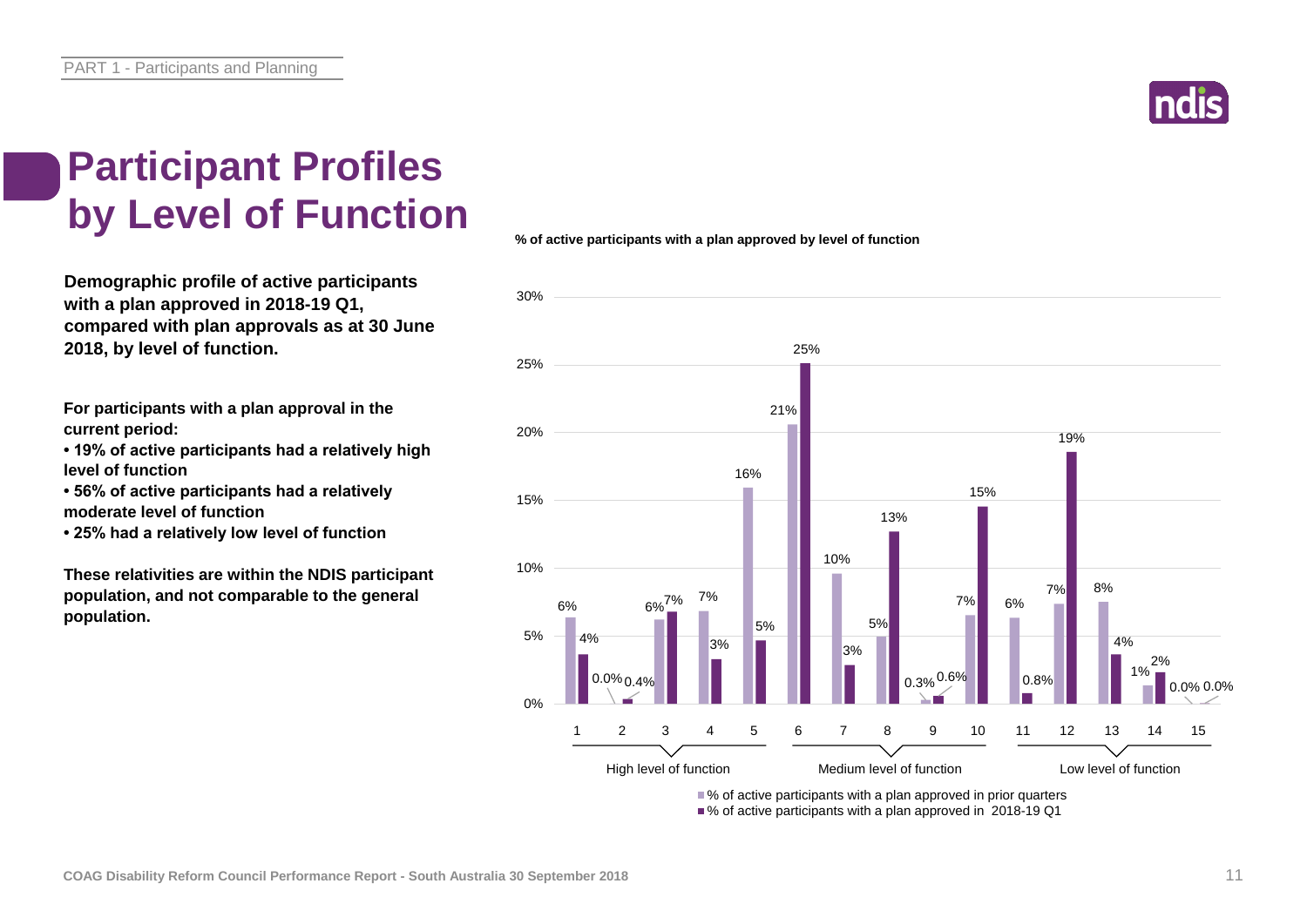# **Participant Profiles**

**Demographic profile of active participants with a plan approved in 2018-19 Q1, compared with plan approvals as at 30 June 2018, by gender.**

**The majority of participants are males.**

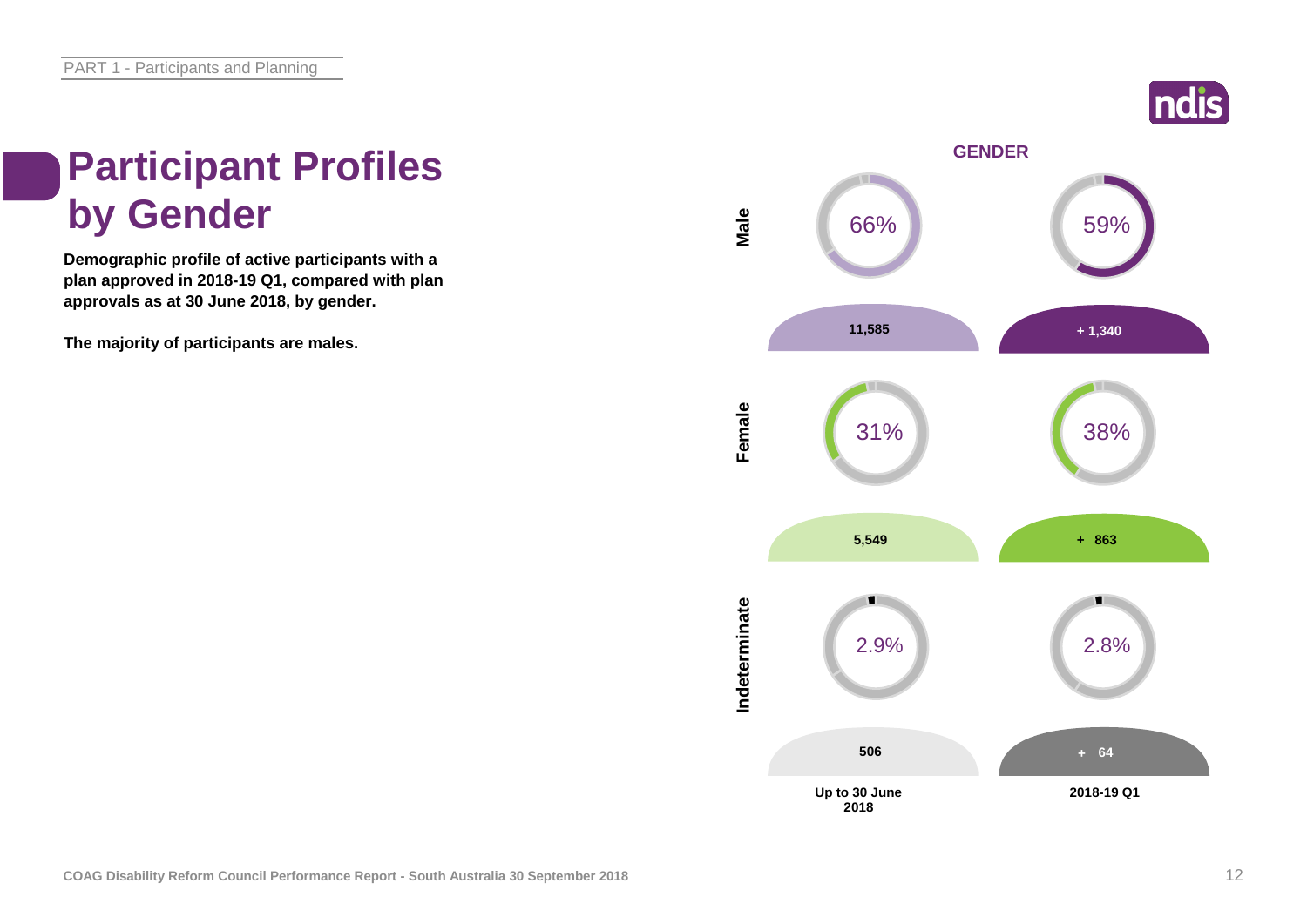### **Participant Profiles**

**Demographic profile of active participants with a plan approved in 2018-19 Q1, compared with plan approvals as at 30 June 2018.**

**Of the participants with a plan approved in 2018-19 Q1:**

**• 4.5% were Aboriginal or Torres Strait Islander, compared with 4.4% for prior periods.**

**• 1.3% were young people in residential aged care, compared with 0.3% for prior periods.**

**• 7.6% were culturally and linguistically diverse, compared with 6.3% for prior periods.**

| <b>Aboriginal &amp; Torres Strait Islander</b>         | 2018-19 Q1 |              | % of active<br>participants |                |
|--------------------------------------------------------|------------|--------------|-----------------------------|----------------|
| <b>Aboriginal and Torres Strait Islander</b>           | 101        | 4.4%<br>4.5% |                             |                |
| Not Aboriginal and Torres Strait Islander              | 2,059      |              |                             | 90.3%<br>90.8% |
| <b>Not Stated</b>                                      | 107        | 5.3%<br>4.7% |                             |                |
|                                                        |            |              | <b>Prior Quarters</b>       |                |
|                                                        |            |              | ■2018-19 Q1                 |                |
| Young people in residential aged care<br><b>status</b> | 2018-19 Q1 |              | % of active<br>participants |                |
| Young people in residential aged care                  | 30         | 0.3%<br>1.3% |                             | 99.7%          |
| Young people not in residential aged care              | 2,237      |              |                             |                |
|                                                        |            |              |                             | 98.7%          |
|                                                        |            |              | Prior Quarters              |                |
|                                                        |            |              | ■2018-19 Q1                 |                |
| <b>Culturally and linguistically diverse</b>           | 2018-19 Q1 |              | % of active<br>participants |                |
| <b>Culturally and linguistically diverse</b>           | 172        | 6.3%<br>7.6% |                             |                |
|                                                        |            |              |                             | 92.5%          |
| Not culturally and linguistically diverse              | 2,095      |              |                             |                |
| <b>Not stated</b>                                      | 0          | 1.2%<br>0.0% |                             | 92.4%          |
|                                                        |            |              | Prior Quarters              |                |
|                                                        |            |              | ■2018-19 Q1                 |                |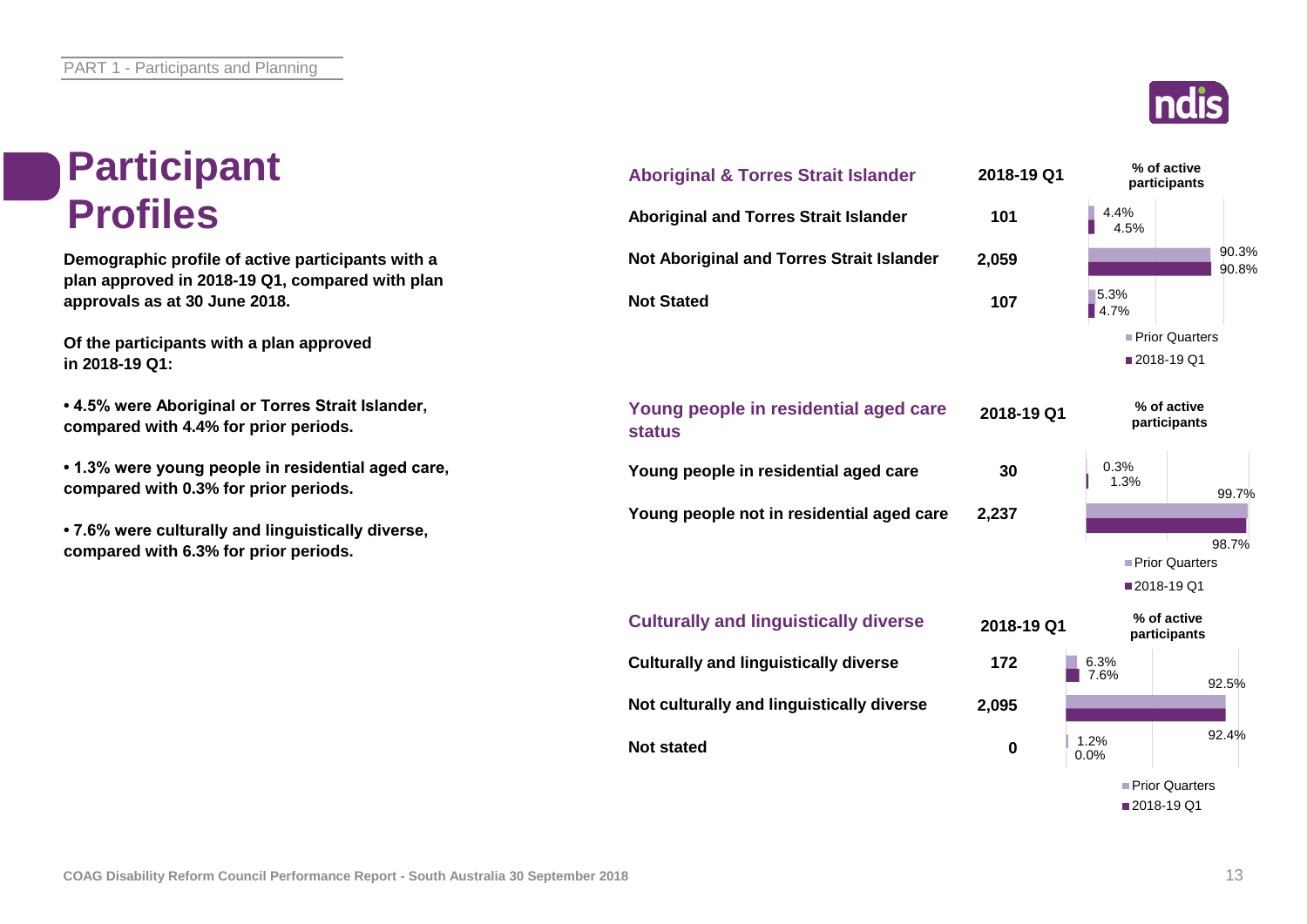

### **Plan Management Support Coordination**

**The proportion of participants who are fully or partly self-managing their plan was slightly lower in 2018-19 Q1 (21%), compared with prior quarters since the commencement of transition (22%).** 

**35% of participants who have had a plan approved in 2018-19 Q1 have support coordination in their plan, compared to 39% in prior quarters since the commencement of transition.**

**Support Coordination**



**Prior quarters (since the commencement of transition)**

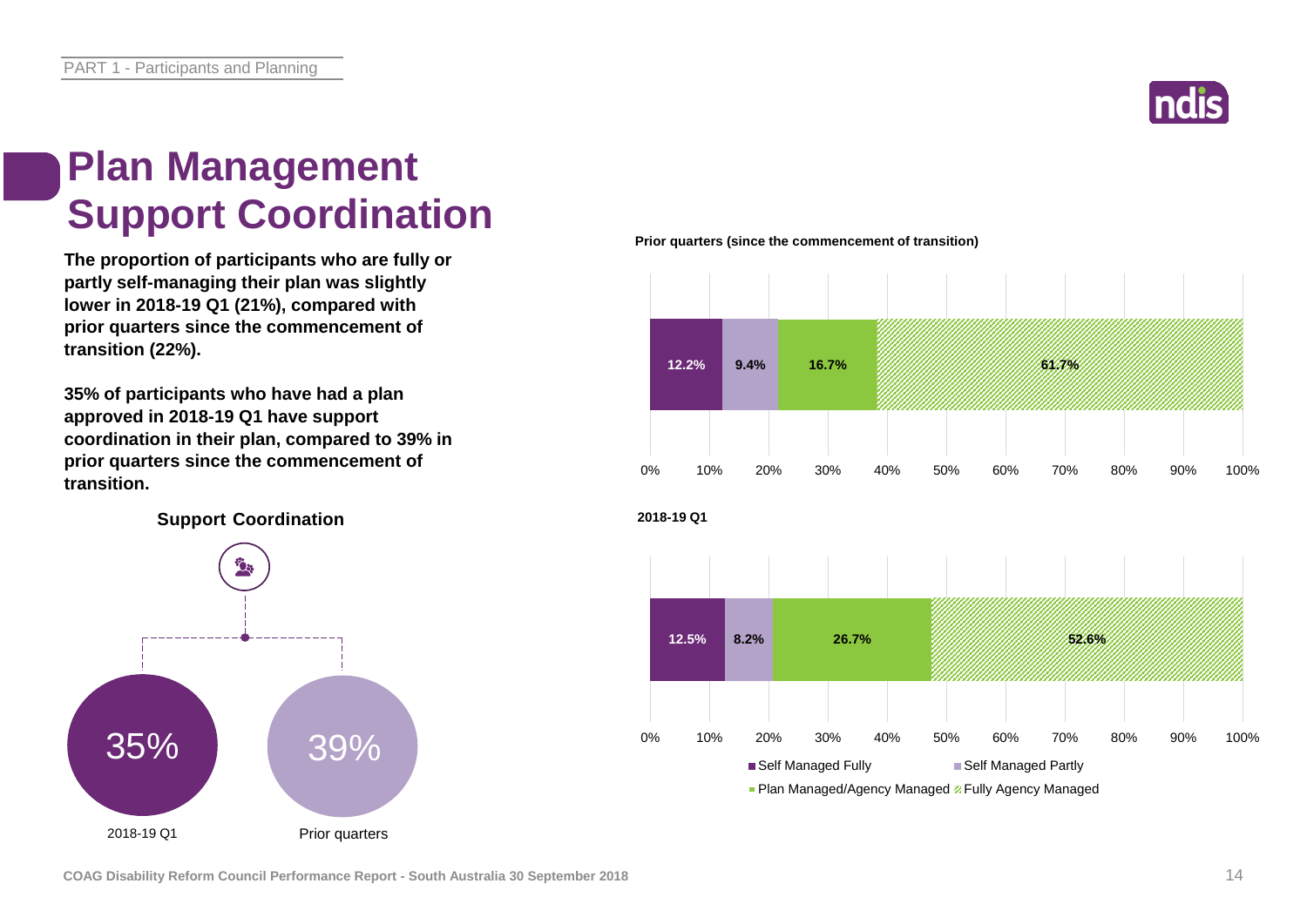

#### **Plan Activation**

**Plan activation refers to the amount of time between plan approval and the commencement of the participant receiving support.**

**The percentage of plans activated within 90 days of approval were:** 

- **69% of plans approved in prior quarters**
- **76% of plans approved in 2017-18 Q3.**

**Duration to Plan activation for initial plans**

**Prior Quarters (since the commencement of transition)** 



Note: Plans approved after the end of 2017-18 Q3 have been excluded from the charts. They are relatively new and it is too early to examine their durations to activation.

Plan activation can only be approximated using data on payments. As there is a lag between when support is provided and payments made, these statistics are likely to be conservative. That is, it is likely that plan activation is faster than presented. Further, in-kind supports have been excluded from the calculation, which contributes to the conservative figures.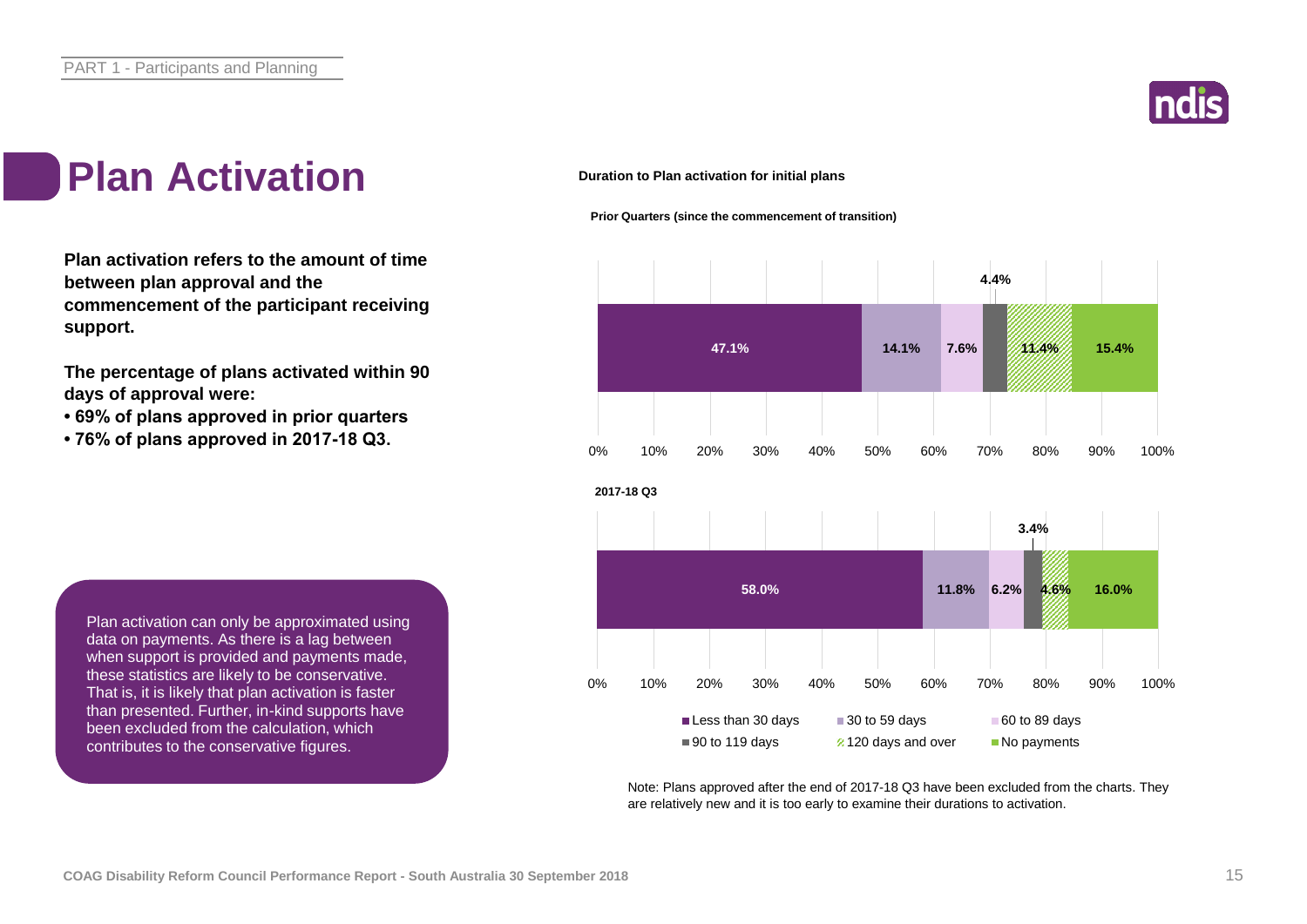#### **Participant Outcomes**

**Information was collected from 99% of participants who have received their initial plan since 1 July 2016 (baseline outcome measures).**

**• 62% of participants aged 0 to before school are able to make friends outside of family/carers, compared to 68% of participants from school age to 14**

**• 61% of participants aged 0 to before school are engaged in age appropriate community, cultural or religious activities, compared to 36% - 46% for other age groups**

**• 73% of participants from school age to 14 attend school in a mainstream class, compared to 32% of participants aged 15 to 24**

**• 30% of participants aged 25 and over have a paid job, compared to 22% of participants aged 15 to 24 • 70% of participants aged 25 and over choose what they do every day, compared to 49% of participants aged 15 to 24**

#### 62% 61% 68% 46% 73% 36% 32% 22% 49% 40% 30% 10% 20% 30% 40% 50% 60% 70% 80% 90% 100%

**Selected key baseline indicators for participants**



 $\Box$ 0 to before school  $\Box$  School to 14  $\Box$  15 to 24  $\Box$  25 and over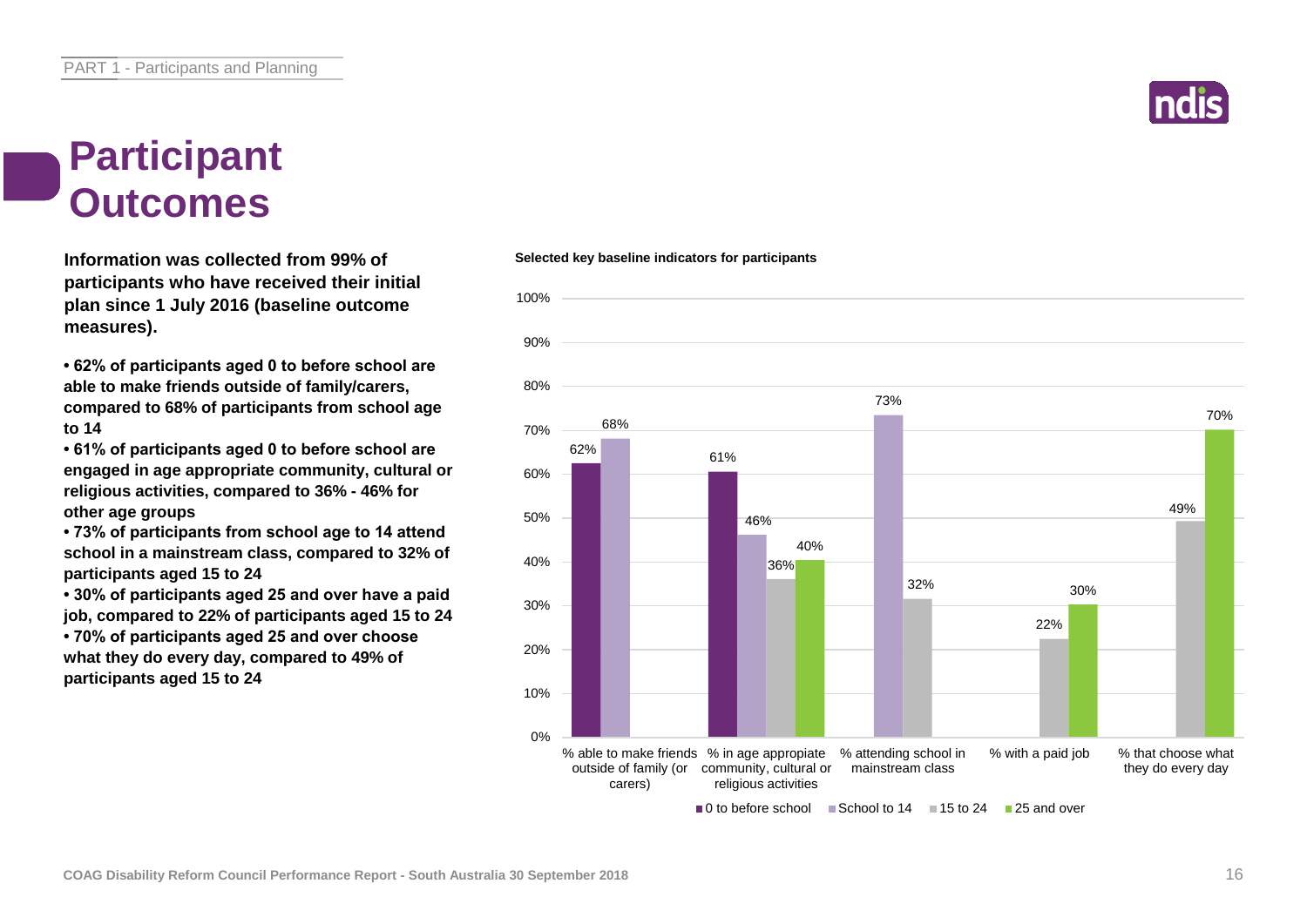### **Family/Carers Outcomes**

**The percentage of participants' family/carers:**

**• working in a paid job was highest for participants aged 0 to 14 (47%)**

**• able to advocate for their child/family member was highest for participants aged 0 to 14 (78%)**

**• who have friends and family they can see as often as they like was highest for participants aged 25 and over (56%)**

**• who feel in control selecting services was highest for participants aged 25 and over (49%) • who support/plan for their family member through life stage transitions was highest for participants aged 0 to 14 (87%)**

47% <sub>45%</sub> 78% 77% 76% 52% 51% 87% 46% 49% 32% 56% 49% 40% 0% 10% 20% 30% 40% 50% 60% 70% 80% 90% 100% % working in a paid job % able to advocate for their child/family member % with friends and family they see as often as they like % who feel in control selecting services % who support/plan for their family member through life stage transitions

 $\Box$  0 to 14  $\Box$  15 to 24  $\Box$  25 and over

**Selected key baseline indicators for families and carers of participants**

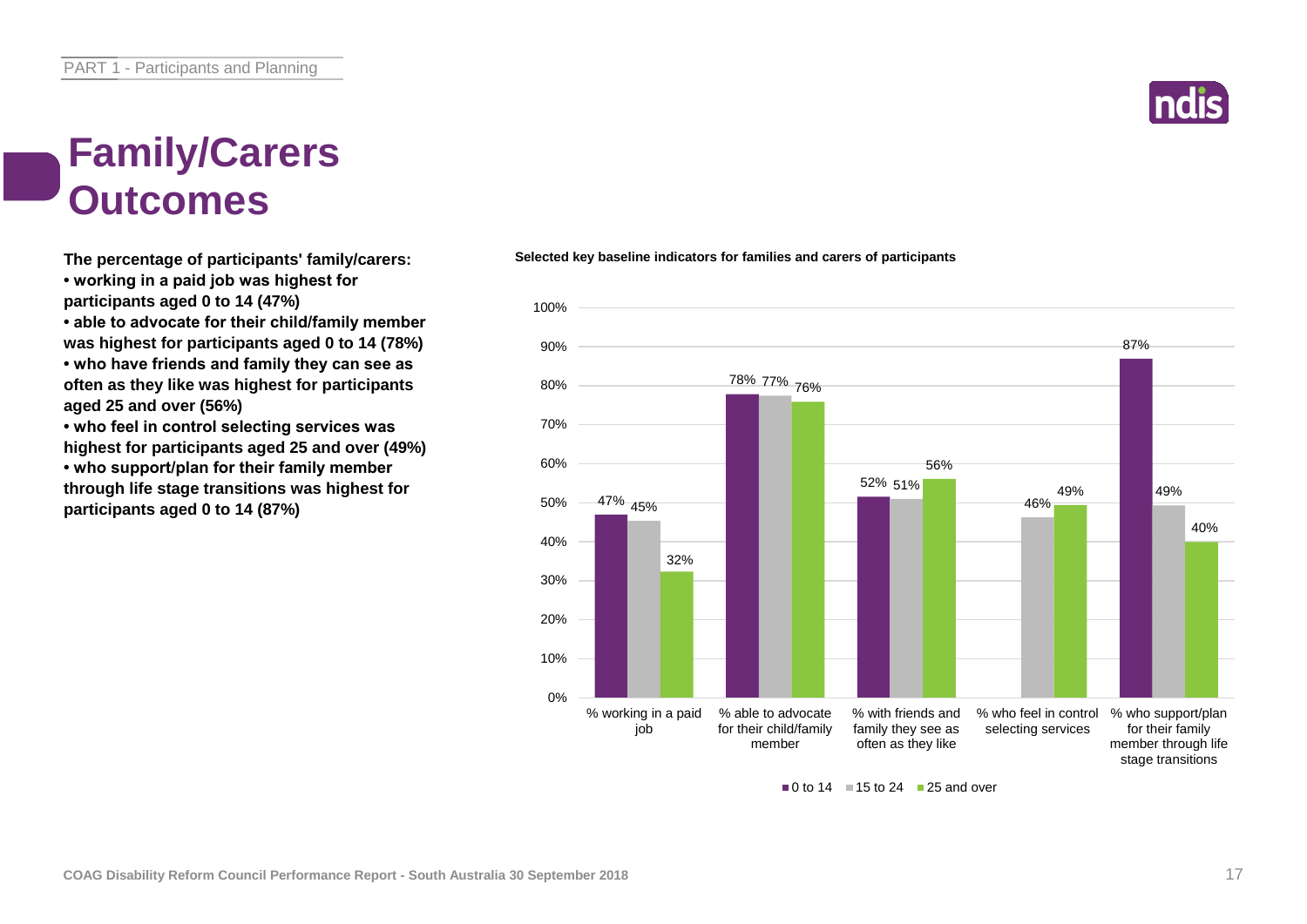

### **Has the NDIS helped? Participants**

**Perceptions of whether the NDIS has helped.**

**Participants who entered the Scheme between 1 October 2016 and 30 September 2017 and had a plan review approximately one year later were asked questions about whether the NDIS had helped them.**

**The percentage responding 'Yes' was highest for the domain of:**

- **Daily Living (92%), for participants aged**
- **0 to before school**
- **Daily Living (65%), for participants of school age to 14**
- **Choice and control (53%), for participants aged 15 to 24**
- **Daily Living (72%), for participants aged 25 and over**

**The national report includes data on participants who entered the Scheme in 2016-17 Q1 and were asked questions about whether the NDIS had helped them at the end of their second year of the Scheme (as well as at the end of their first year in the Scheme). This gives an indication of the effect of the NDIS on participants over a longer period of time. As only one quarter of data is available, results by State/Territory are not yet available.**

**"Has the NDIS helped?" questions for participants**

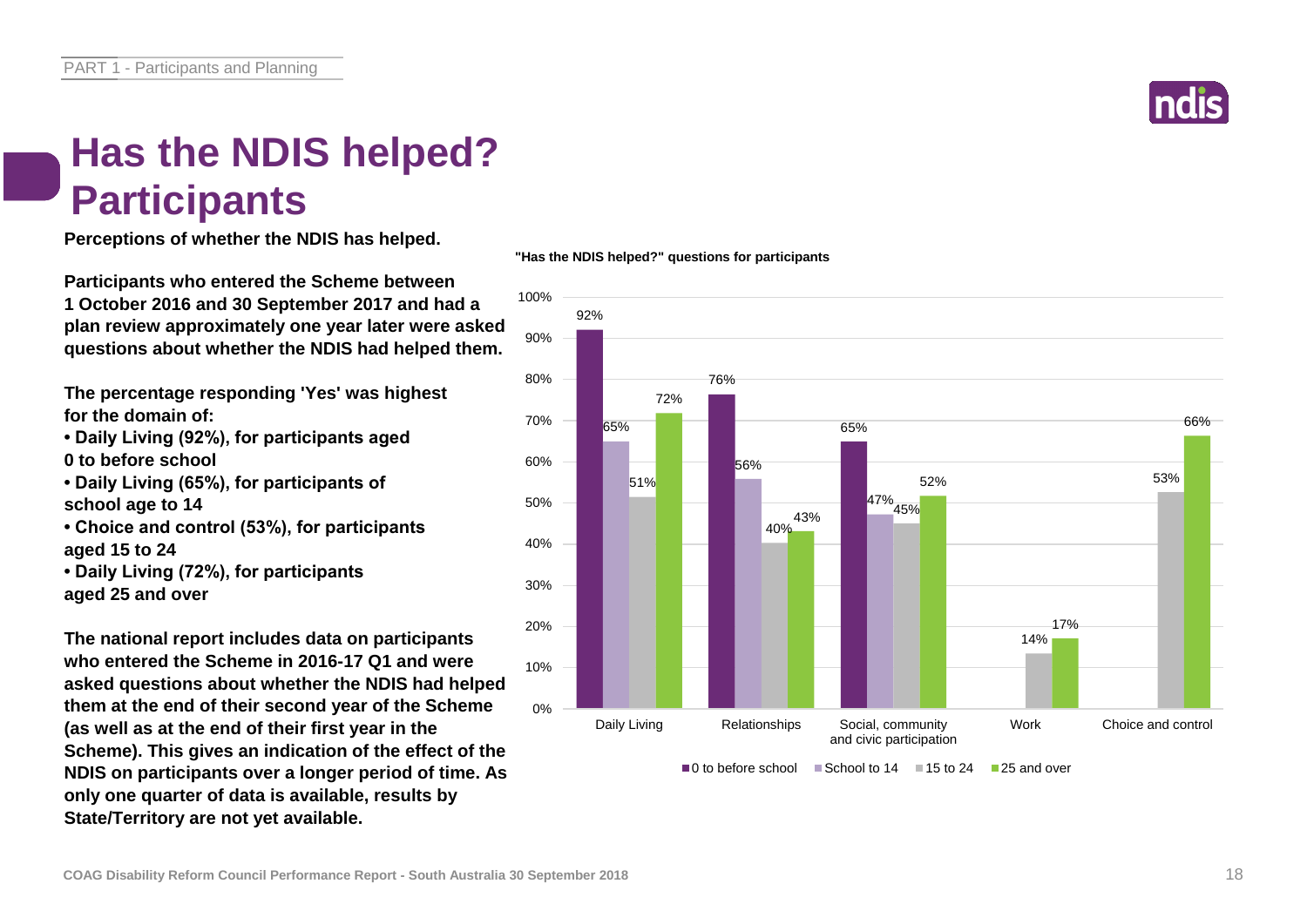### **Has the NDIS helped? Family/Carers**

**Perceptions of whether the NDIS has helped.**

**Families and carers of participants who entered the Scheme between 1 October 2016 and 30 September 2017 and had a plan review approximately one year later were asked questions about whether the NDIS had helped them.**

**The percentage responding 'Yes' was higher in all areas for family/carers of participants aged 0 to 14 than participants aged 15 and over.**

**The NDIS has helped families and carers of participants most with life stage transitions, and with feeling supported.**

#### **"Has the NDIS helped?" questions for families and carers of participants**



 $\blacksquare$ 0 to 14  $\blacksquare$  15 and over

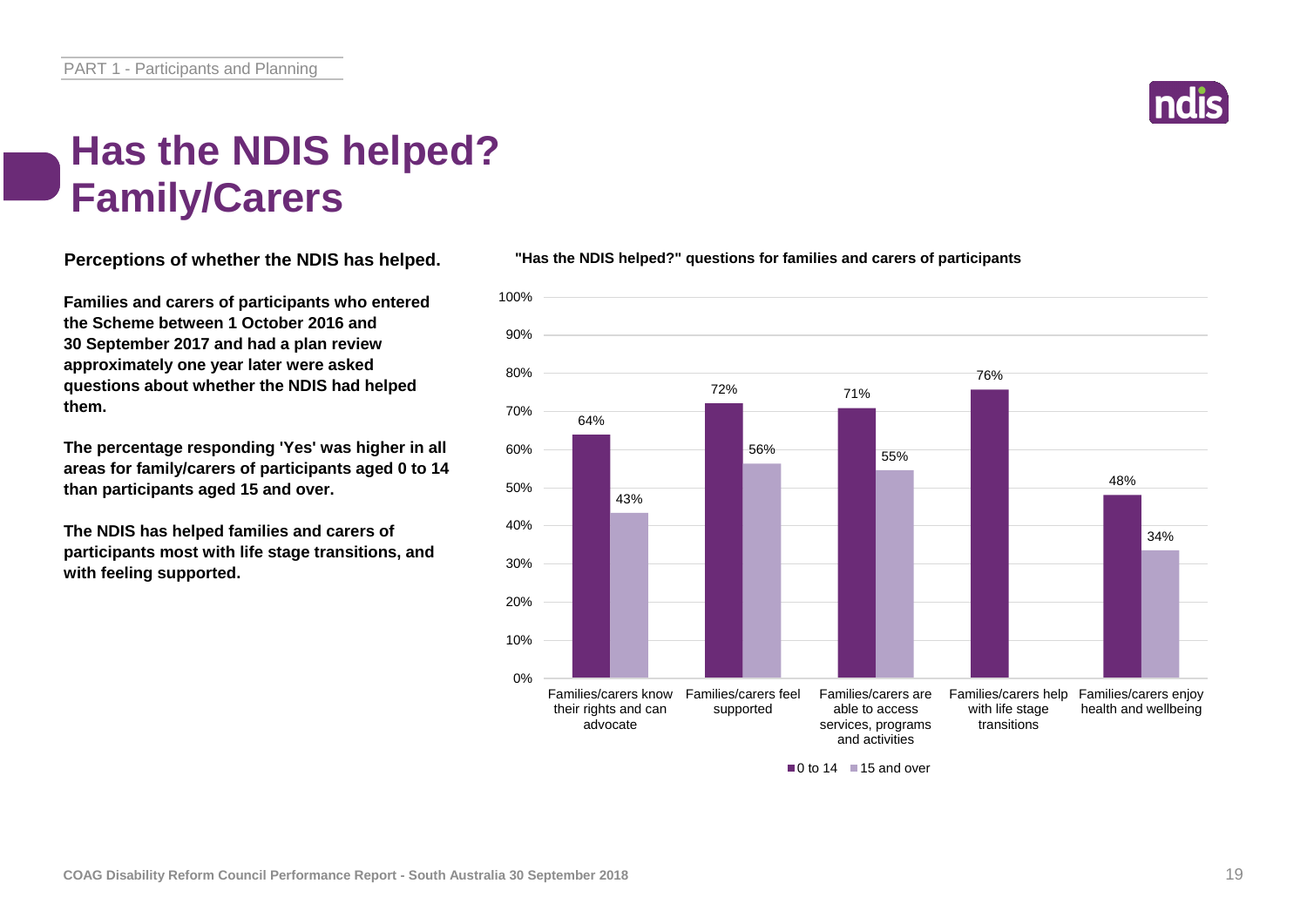

### **Participant Satisfaction**

**80% of participants rated their satisfaction with the Agency's planning process as either good or very good in the current quarter. This has decreased since the last quarter.** 

**The Participant Pathway Review aims to improve the participant experience.**

**A new participant satisfaction survey has been developed. Going forward it will better record the experience of NDIS participants, and their families and carers, at different stages of the participant pathway.**

> Participant satisfaction continues to be high, but has dropped during transition, compared with trial site experience. The NDIS process and what happens  $\mathbb{R}^n$

**Proportion of participants describing satisfaction with the Agency's planning process as good or very good - by quarter**

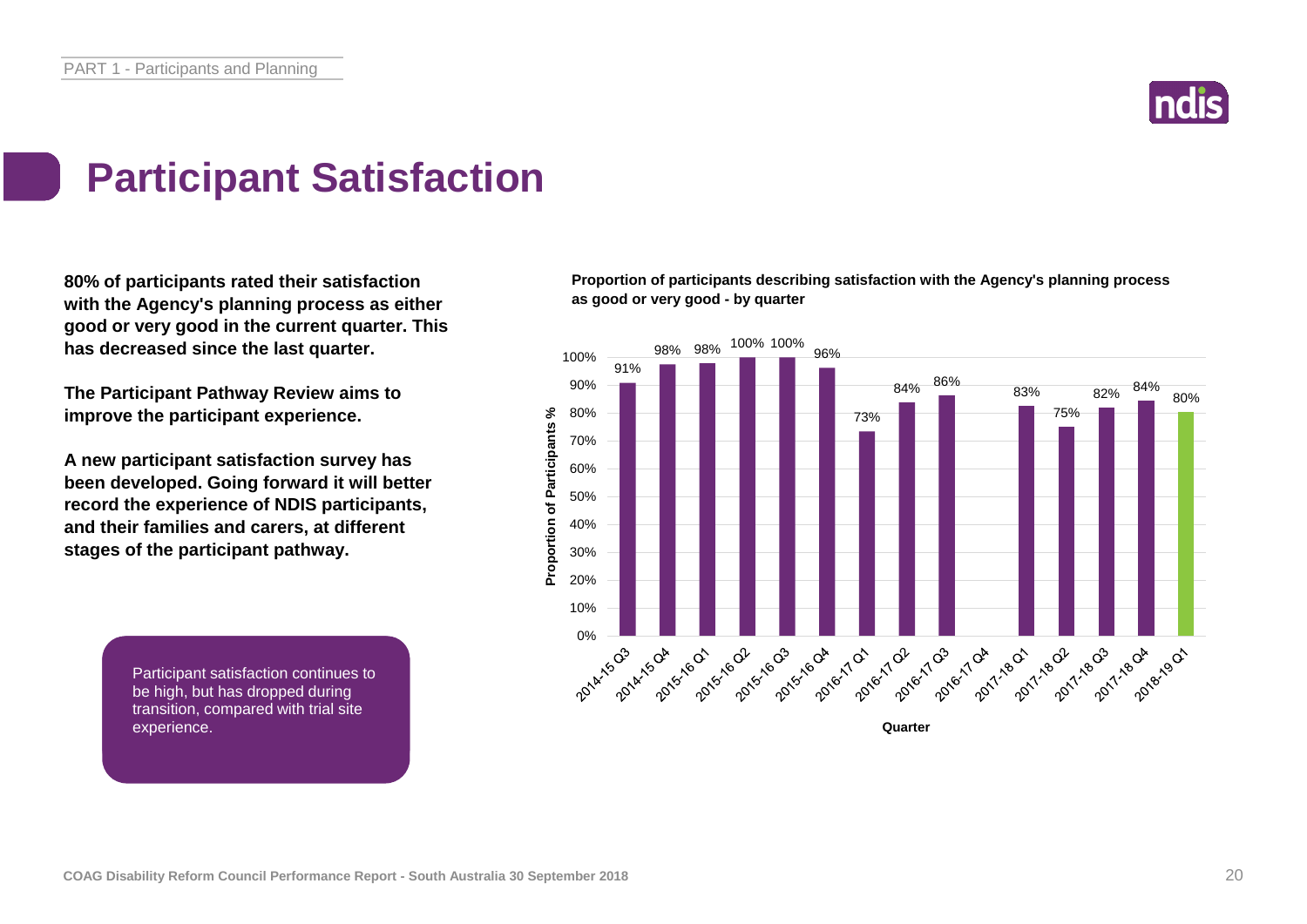# **Committed Supports and Payments**

Both committed and paid supports to participants are increasing in line with the growing scheme.

Overall, \$5.9m has been paid to providers and participants for supports provided in 2013-14, \$30.9m in 2014-15, \$65.1m in 2015-16, \$106.3m in 2016-17, \$214.0m in 2017-18 and \$83.7m in 2018-19 Q1.



**South Australia - 30 September 2018**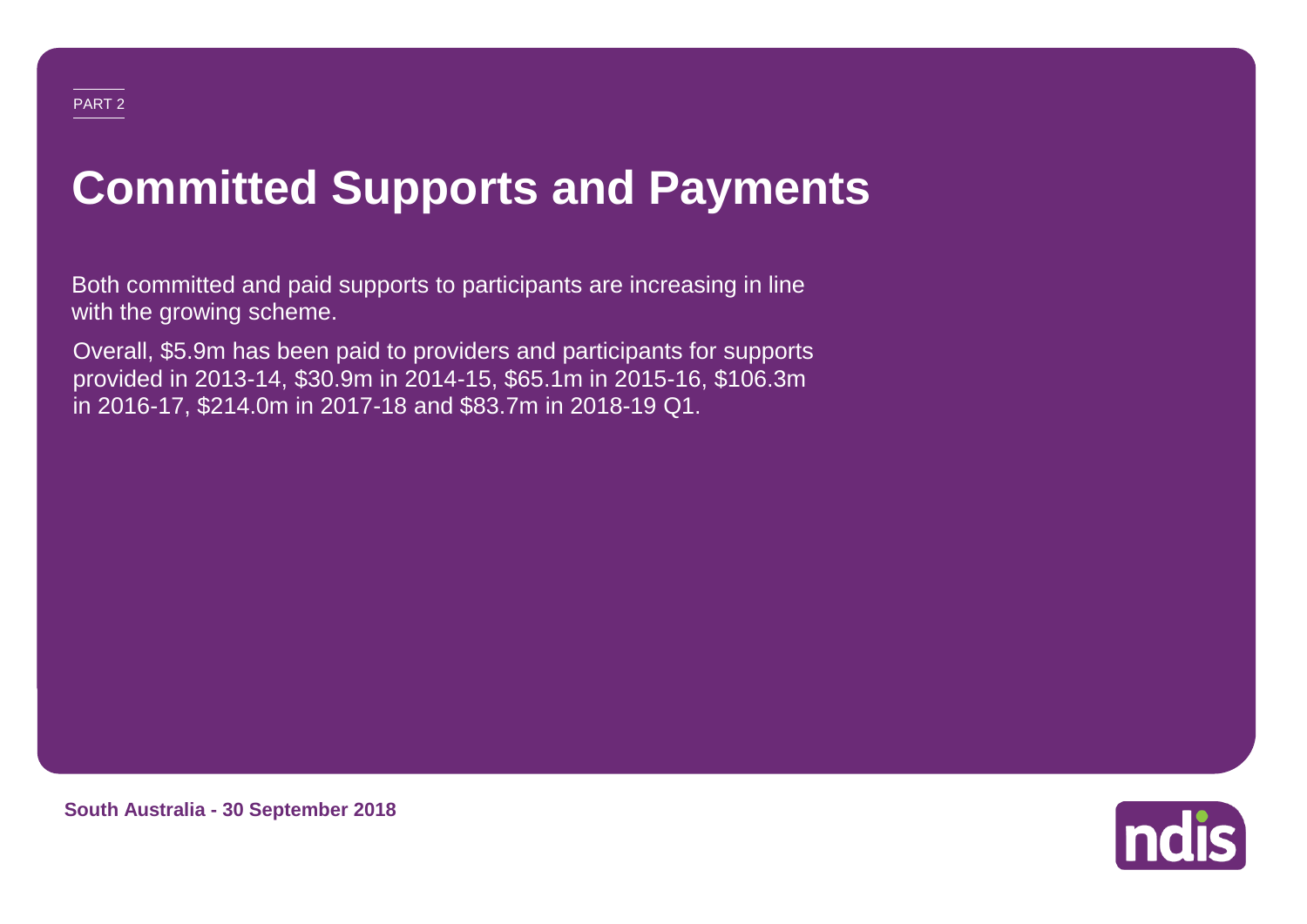### ndis

### **Summary**

**This section presents information on the amount committed in plans and payments to service providers and participants.**

| \$726.2                                                                                                                                                                                                           | \$171.0                                 |                                                                                                                                                                                                                    |
|-------------------------------------------------------------------------------------------------------------------------------------------------------------------------------------------------------------------|-----------------------------------------|--------------------------------------------------------------------------------------------------------------------------------------------------------------------------------------------------------------------|
| <b>MILLION OF</b>                                                                                                                                                                                                 | <b>MILLION OF</b>                       |                                                                                                                                                                                                                    |
| <b>COMMITTED</b><br><b>SUPPORTS IN</b>                                                                                                                                                                            | <b>SUPPORTS IN</b><br><b>RESPECT OF</b> |                                                                                                                                                                                                                    |
| <b>RESPECT OF PRIOR</b>                                                                                                                                                                                           | 2018-19 Q1                              |                                                                                                                                                                                                                    |
| <b>FINANCIAL YEARS</b><br><b>INCLUDING TRIAL</b>                                                                                                                                                                  |                                         |                                                                                                                                                                                                                    |
| \$5.9M HAS BEEN PAID TO PROVIDERS<br>AND PARTICIPANTS FOR SUPPORTS<br>PROVIDED IN 2013-14, \$30.9M IN 2014-<br>15, \$65.1M IN 2015-16, \$106.3M IN 2016-<br>17, \$214.0M IN 2017-18 AND \$83.7M IN<br>2018-19 Q1. |                                         | <b>OVERALL, 54% OF COMMITTED</b><br>SUPPORTS WERE UTILISED IN 2013-14,<br>61% IN 2014-15, 61% IN 2015-16, 56% IN<br>2016-17 AND 58% IN 2017-18.<br>THE 2017-18 AND 2018-19 EXPERIENCE<br><b>IS STILL EMERGING.</b> |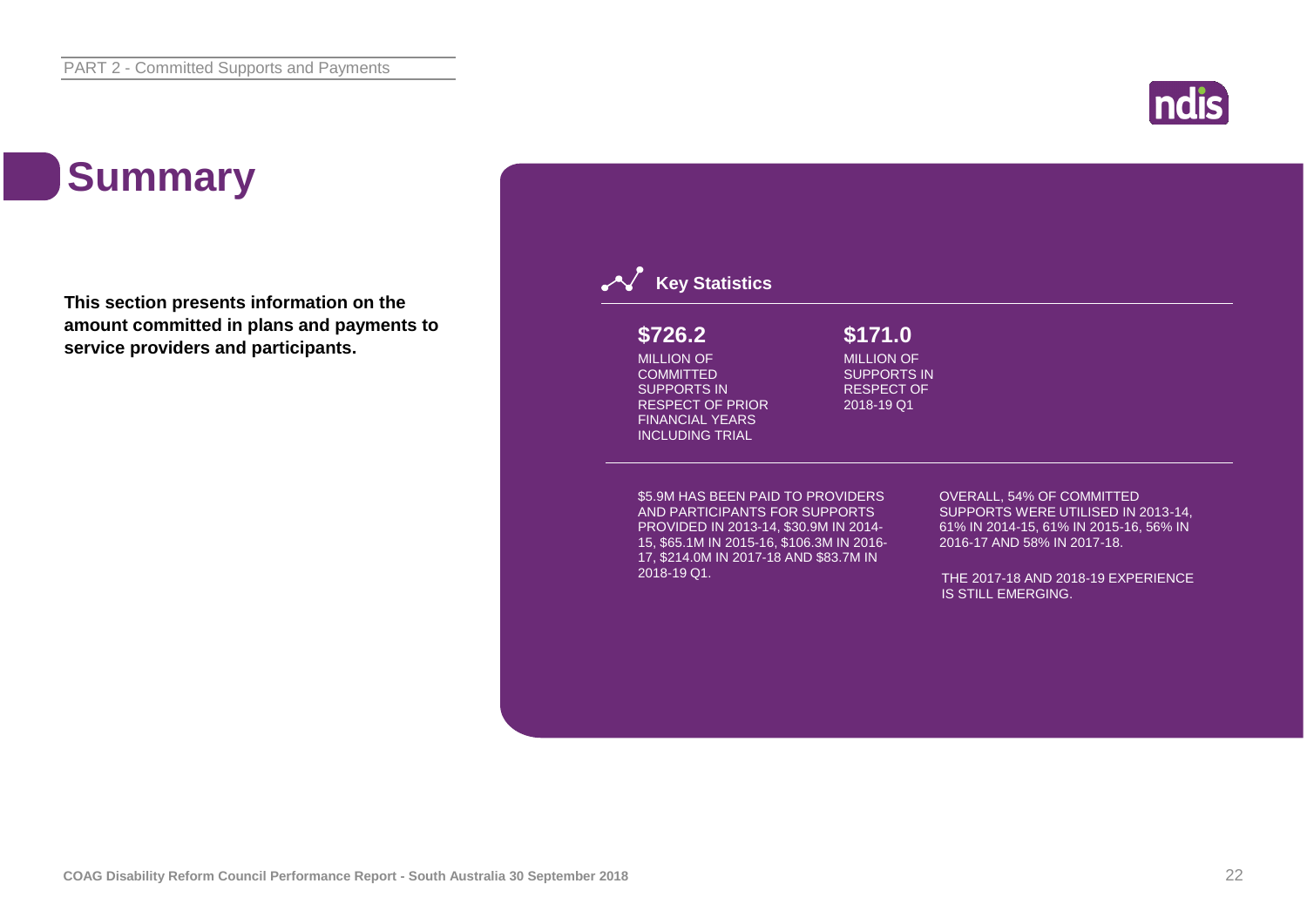

### **Committed Supports and Payments**

**Committed supports by year that the support is expected to be provided, compared with committed supports that have been used (paid).**

**Of the \$897.2 million that has been committed in participant plans, \$506.0 million has been paid to date.**

**In particular, for supports provided in: 2013-14: \$5.9m has been paid 2014-15: \$30.9m has been paid 2015-16: \$65.1m has been paid 2016-17: \$106.3m has been paid 2017-18: \$214.0m has been paid 2018-19 Q1: \$83.7m has been paid**

**Committed and paid by expected support year**

| <b>SMillion</b>   | $2013 - 14$ |      |       |       |       | │ 2014-15 │ 2015-16 │ 2016-17 │ 2017-18 │2018-19 Q1 | Total |
|-------------------|-------------|------|-------|-------|-------|-----------------------------------------------------|-------|
| 'Total committed. | 11 N        | 50.7 | 106.3 | 190.6 | 367.6 | 171.0                                               | 897.2 |
| 'Total paid       | 5.9         | 30.9 | 65.1  | 106.3 | 214.0 | 83.7                                                | 506.0 |

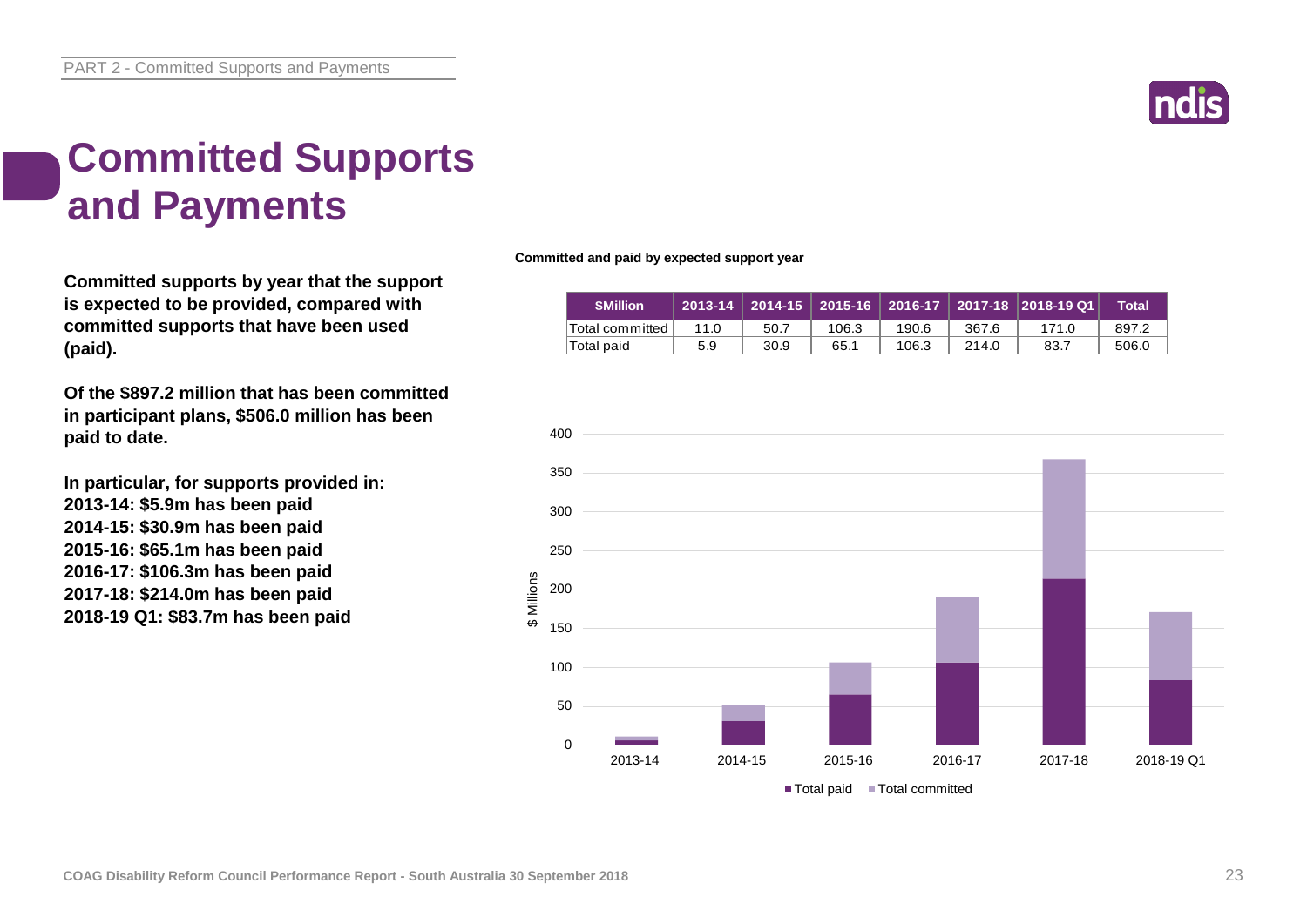

### **Committed Supports by Cost Band**

**As at September 2018 the average annualised committed supports have remained consistent with prior quarters when participants with shared supported accommodation (SSA) supports are included.**

**This is also the case when SSA is excluded.**



#### **Distribution of average annualised committed supports by cost band (excluding SSA)**

**Distribution of average annualised committed supports by cost band (including SSA)** 

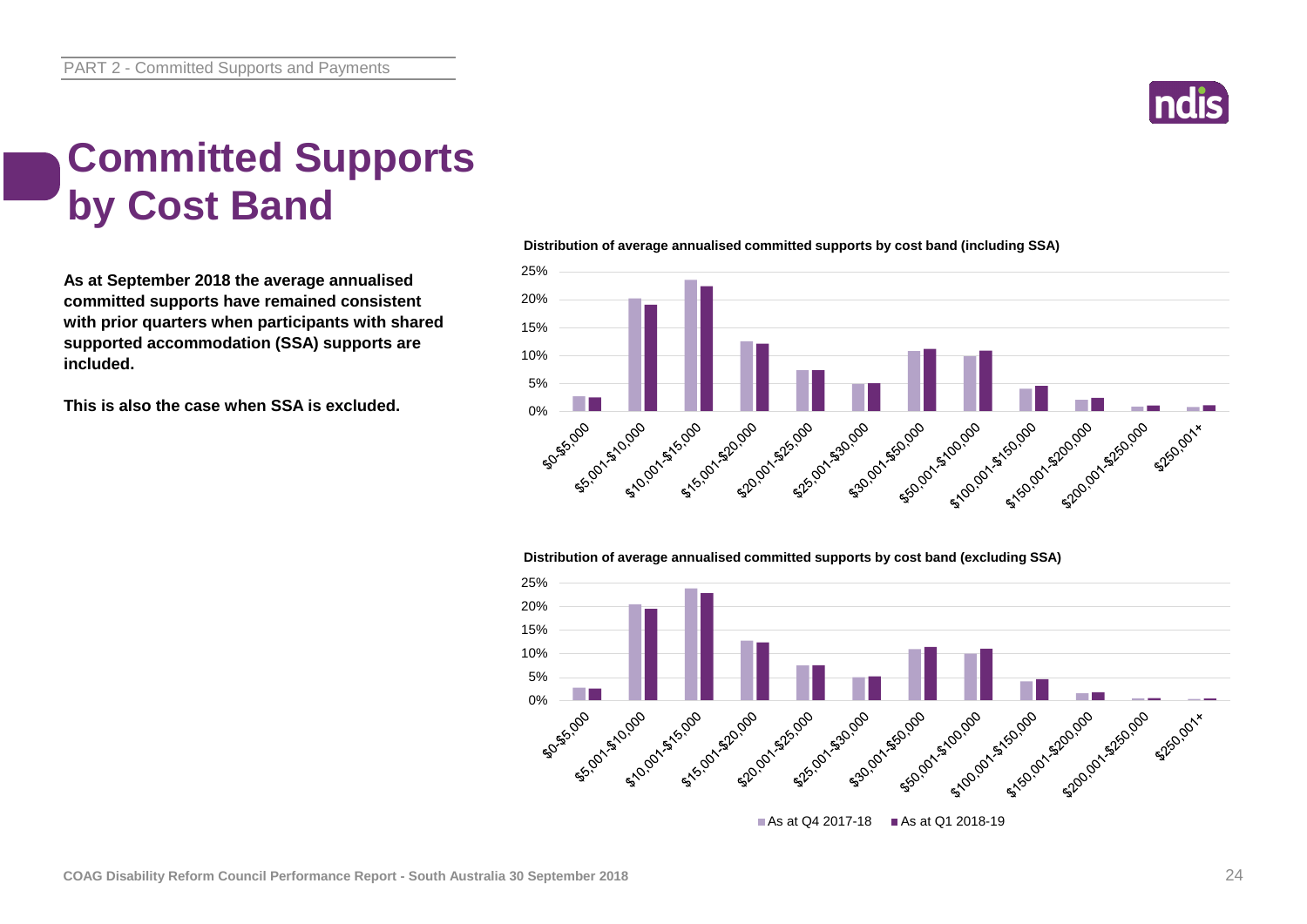

### **Committed Supports by Age Band**

**The average annualised committed supports increase to age 64, then reduce for the 65+ age group.**



Note: The age eligibility requirements for the NDIS are based on the age as at the access request date. Participants with their initial plan approved aged 65+ have turned 65 since their access request was received.

**Average annualised committed supports by age band**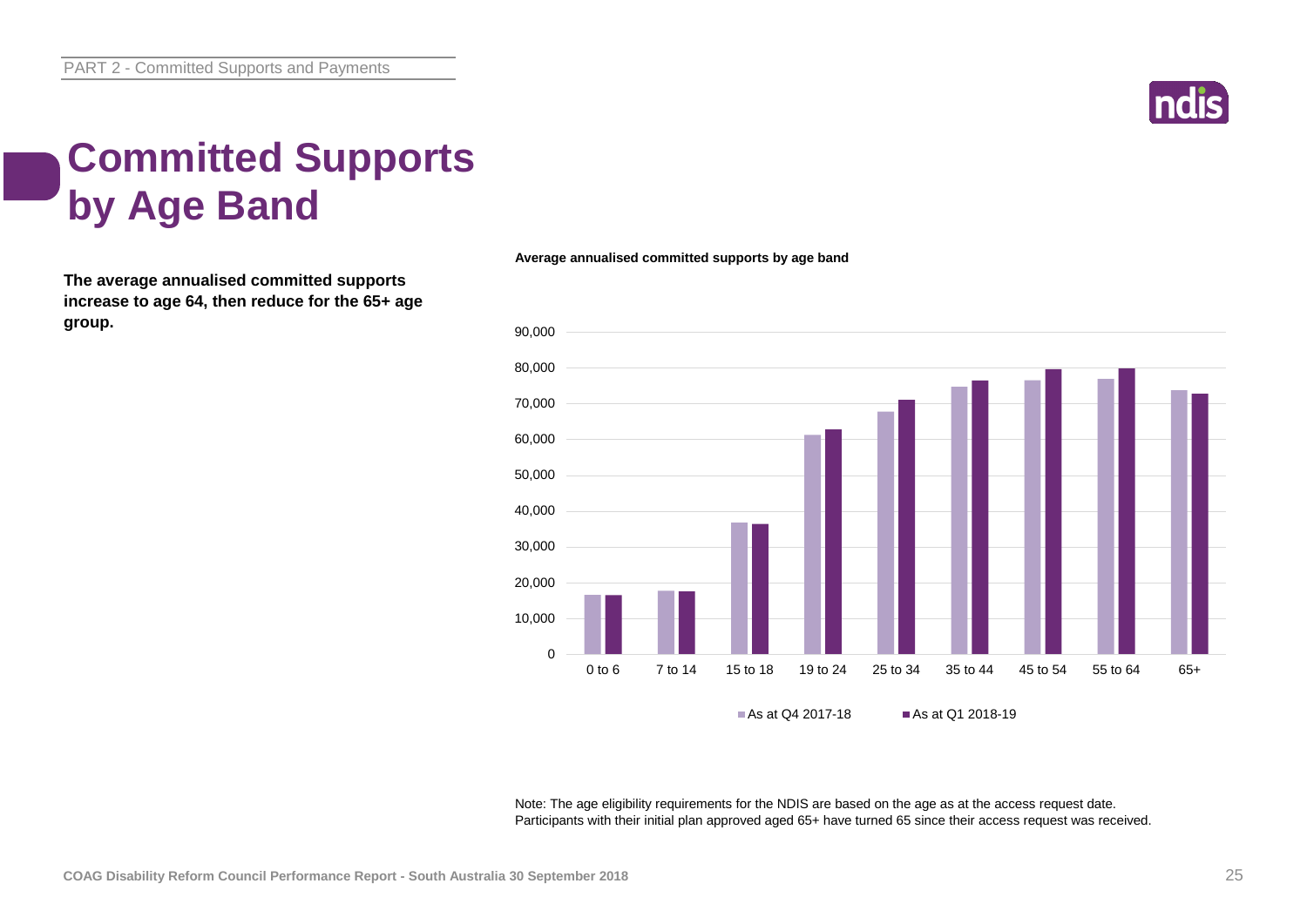

### **Committed Supports by Disability Group**

**Participants with Multiple Sclerosis, Spinal Cord Injury and Acquired Brain Injury have the highest average annualised committed supports.**



#### **Average annualised committed supports by primary disability group**

As at Q4 2017-18 As at Q1 2018-19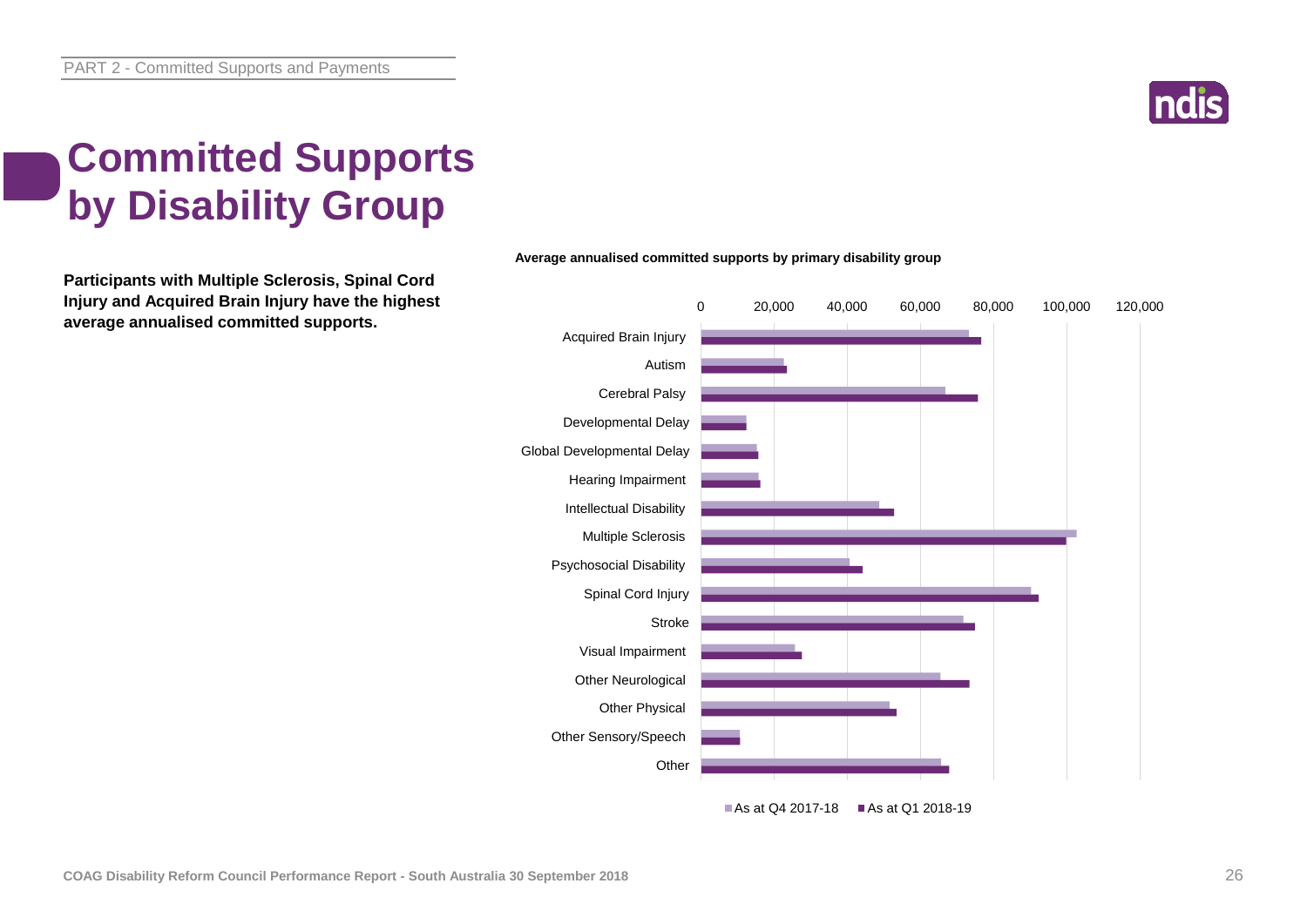

### **Committed Supports by Level of Function**

**The average annualised committed supports generally increase for participants with lower levels of function.**

#### $\Omega$ 20,000 40,000 60,000 80,000 100,000 120,000 140,000 160,000 180,000 High level of function<br>
Medium level of function<br>
Low level of function 1 2 3 4 5 6 7 8 9 10 11 12 13 14 15 High level of function Medium level of function Low level of function

#### As at Q4 2017-18  $\blacksquare$  As at Q1 2018-19

Note 1: Average annualised committed supports are not shown if there are insufficient data in the group. Note 2: High, medium and low function is relative within the NDIS population and not comparable to the general population.

#### **Average annualised committed supports by level of function**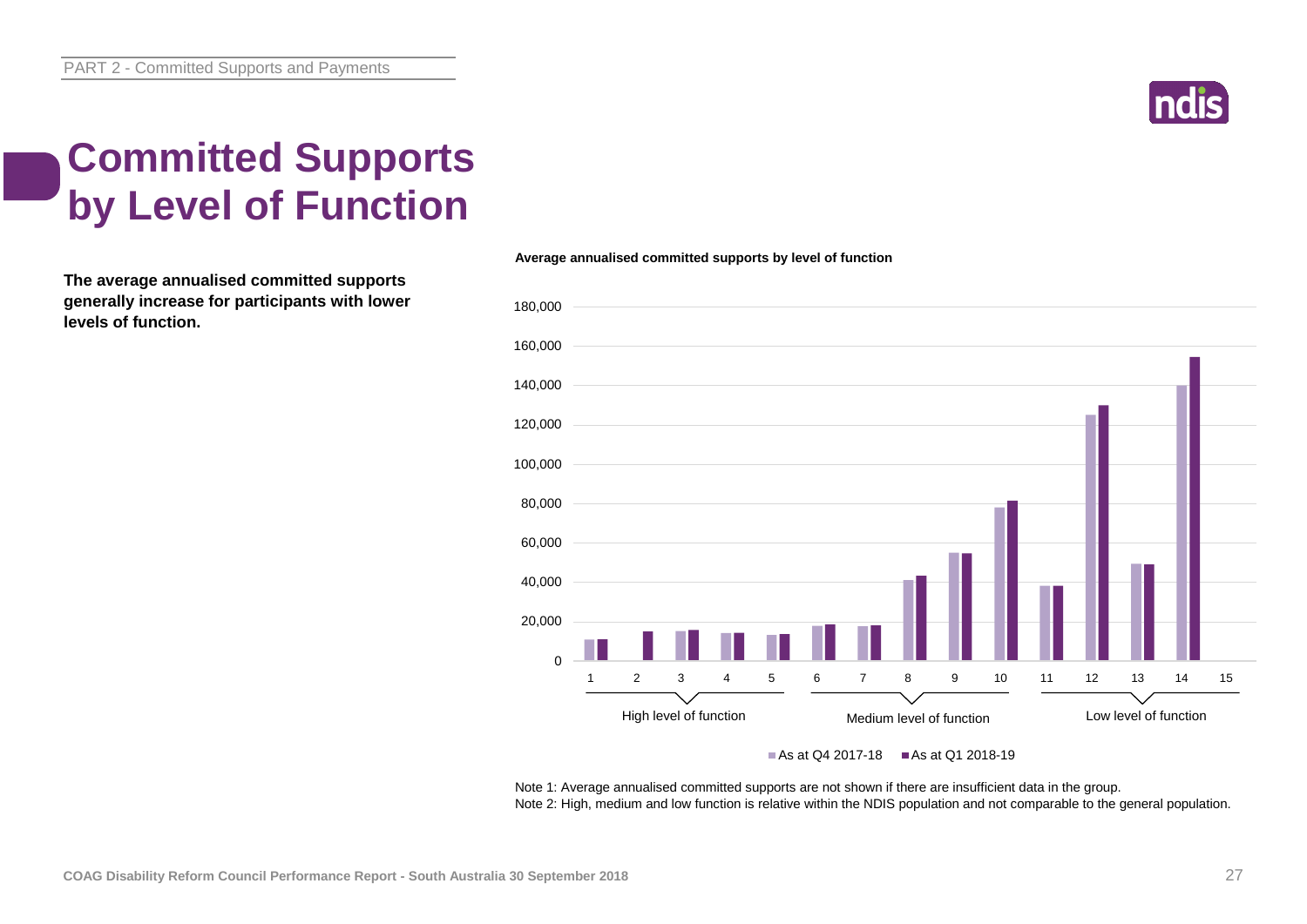### **Utilisation of Committed Supports**

**Utilisation of committed supports by year that the support was expected to be provided as at 30 June 2018, compared with 30 September 2018.** 

**As there is a lag between when support is provided and when it is paid, the utilisation in 2017-18 and 2018-19 will increase.** 

**Lower utilisation in 2016-17 and 2017-18 is predominantly driven by the large number of participants who received their first plan in these years. Participants utilise less of their first plan compared with their second and subsequent plans, as it takes time to familiarise with the NDIS and decide which supports to use.**

The utilisation of committed supports in 2017-18 will increase further as there is a lag between when support is provided and when it is paid. The experience for 2018-19 is also still emerging.



**Utilisation of committed supports as at 30 June 2018 and 30 September 2018**

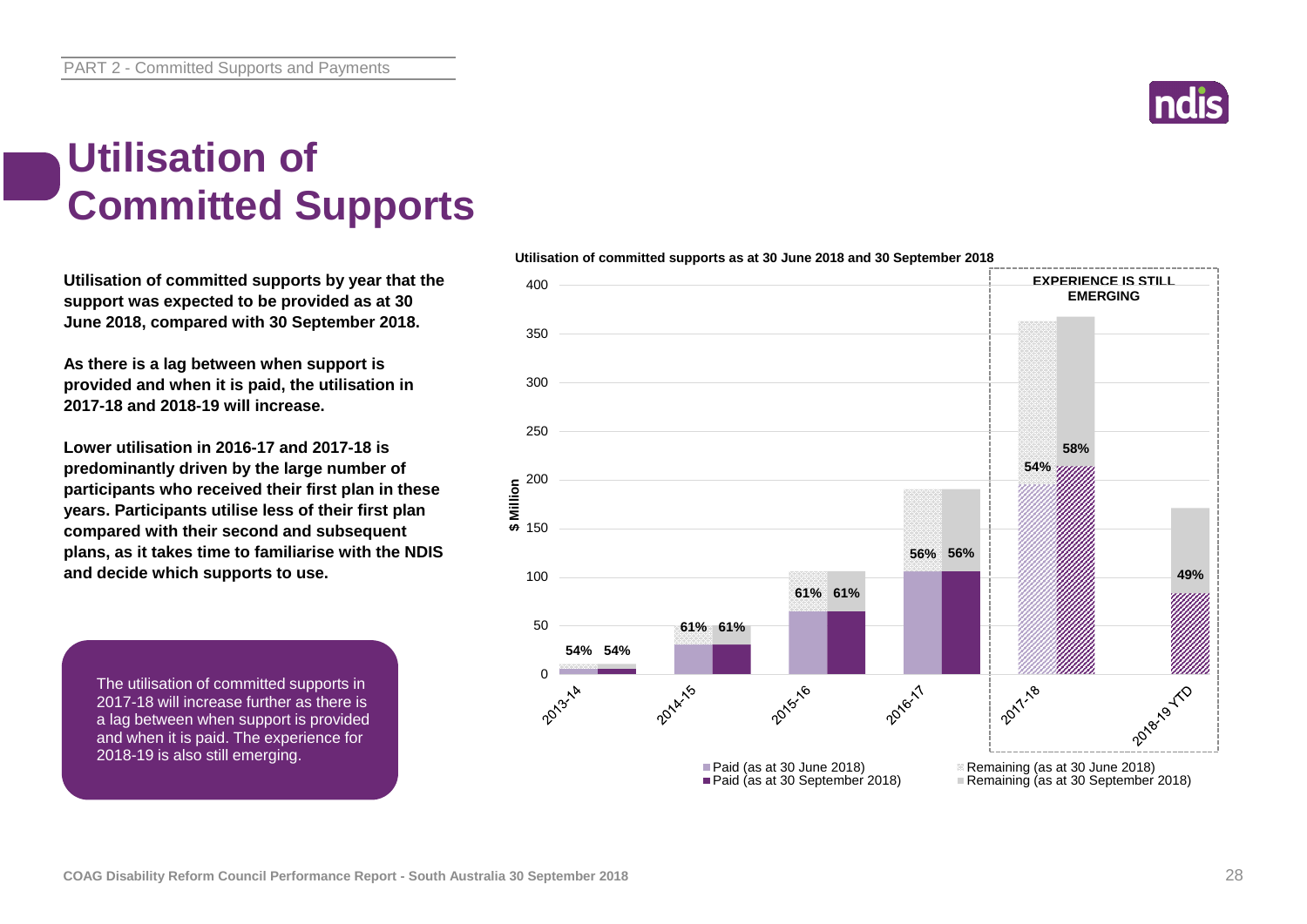### **Providers and Markets**

The new NDIS Quality and Safeguards Commission (NQSC) has been established to regulate providers in NSW and SA from 1 July 2018.

The NQSC uses a 'National approach' to approve providers and thus, when a provider that has been approved in NSW or SA is verified by the NQSC, it automatically becomes an approved provider in both states. This is the main reason for the increase in approved providers in SA this quarter. The proportion of active providers in each state gives an indication of the providers that are currently servicing participants.

There was a 58% increase in the number of providers during the quarter to 3,103.

29% of approved providers were active in South Australia at 30 September 2018, and 71% were yet to have evidence of activity.



**South Australia - 30 September 2018**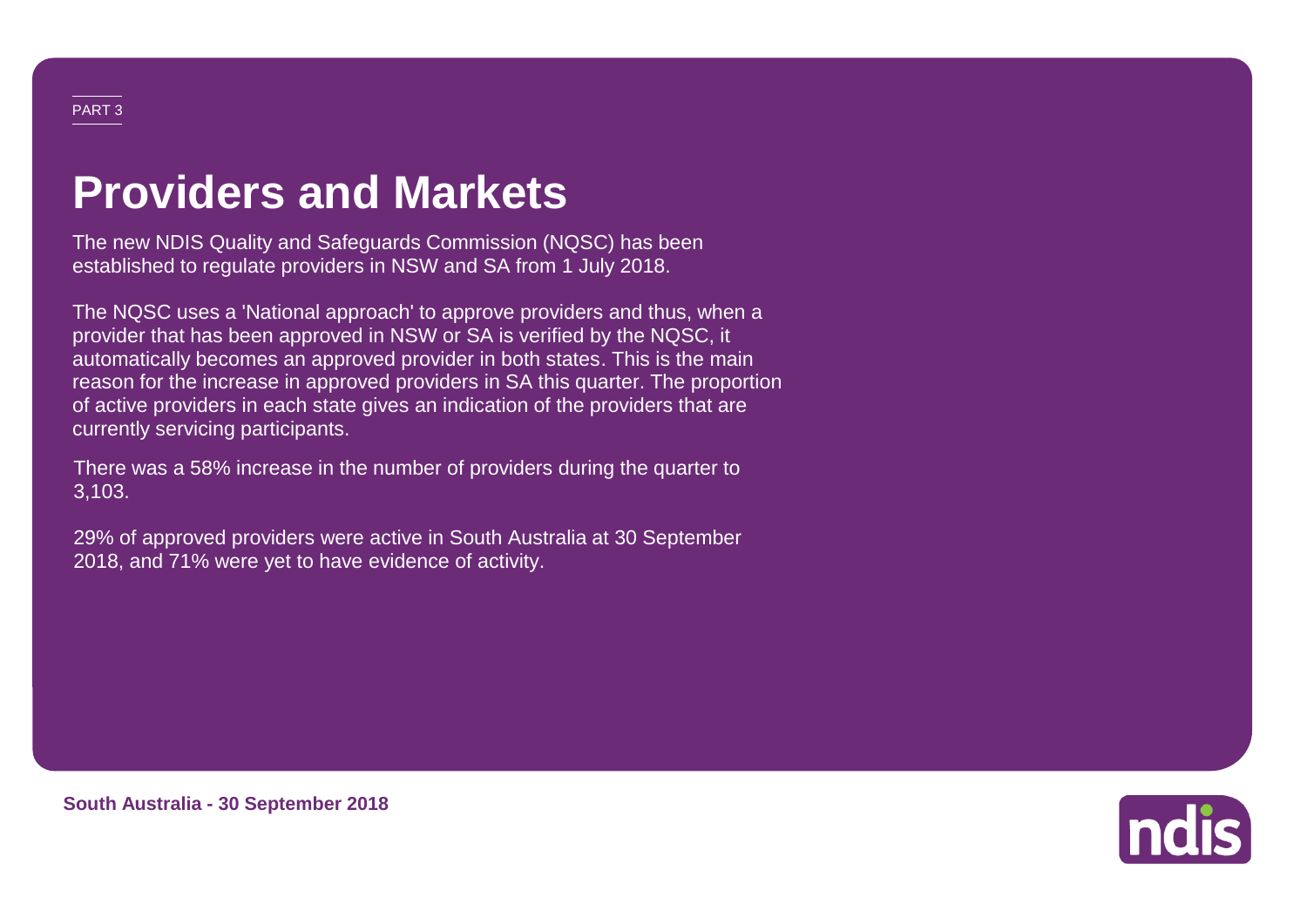### **Summary**

**This section contains information on registered service providers and the market, with key provider and market indicators presented.**

#### **Provider registration**

- **To provide supports to NDIS participants, a service provider is required to register and be approved by the NDIA in States/Territories other than NSW and SA.**
- **Since 1 July 2018, providers in SA and NSW register with the NQSC by submitting a registration request, indicating the types of support (registration groups) they are accredited to provide.**

#### **How providers interact with participants**

- **NDIS participants have the flexibility to choose the providers who support them.**
- **Providers are paid for disability supports and services provided to the participants.**

| 3,103<br><b>APPROVED</b><br>PROVIDERS, 29%<br>OF WHICH WERE<br><b>ACTIVE IN SOUTH</b><br><b>AUSTRALIA AT 30</b><br>SEPTEMBER 2018 | 80-95%<br>OF PAYMENTS<br><b>MADE BY THE</b><br><b>NDIA ARE</b><br><b>RECEIVED BY</b><br>25% OF<br><b>PROVIDERS</b> | 35%<br>OF SERVICE<br><b>PROVIDERS ARE</b><br><b>INDIVIDUALS/SOLE</b><br><b>TRADERS</b> | <b>THERAPEUTIC</b><br><b>SUPPORTS HAS THE</b><br><b>HIGHEST NUMBER OF</b><br><b>APPROVED SERVICE</b><br>PROVIDERS.<br><b>FOLLOWED BY</b><br><b>HOUSEHOLD TASKS</b><br><b>AND EARLY</b><br><b>INTERVENTION</b><br><b>SUPPORTS FOR</b><br><b>EARLY CHILDHOOD</b> |
|-----------------------------------------------------------------------------------------------------------------------------------|--------------------------------------------------------------------------------------------------------------------|----------------------------------------------------------------------------------------|----------------------------------------------------------------------------------------------------------------------------------------------------------------------------------------------------------------------------------------------------------------|
| 1 July 2018.                                                                                                                      | The new NDIS Quality and Safeguards Commission (NQSC)                                                              | has been established to regulate providers in NSW and SA from                          |                                                                                                                                                                                                                                                                |

**APPR** PROV OF WH **ACTIV AUSTR SEPTE** 

1 July

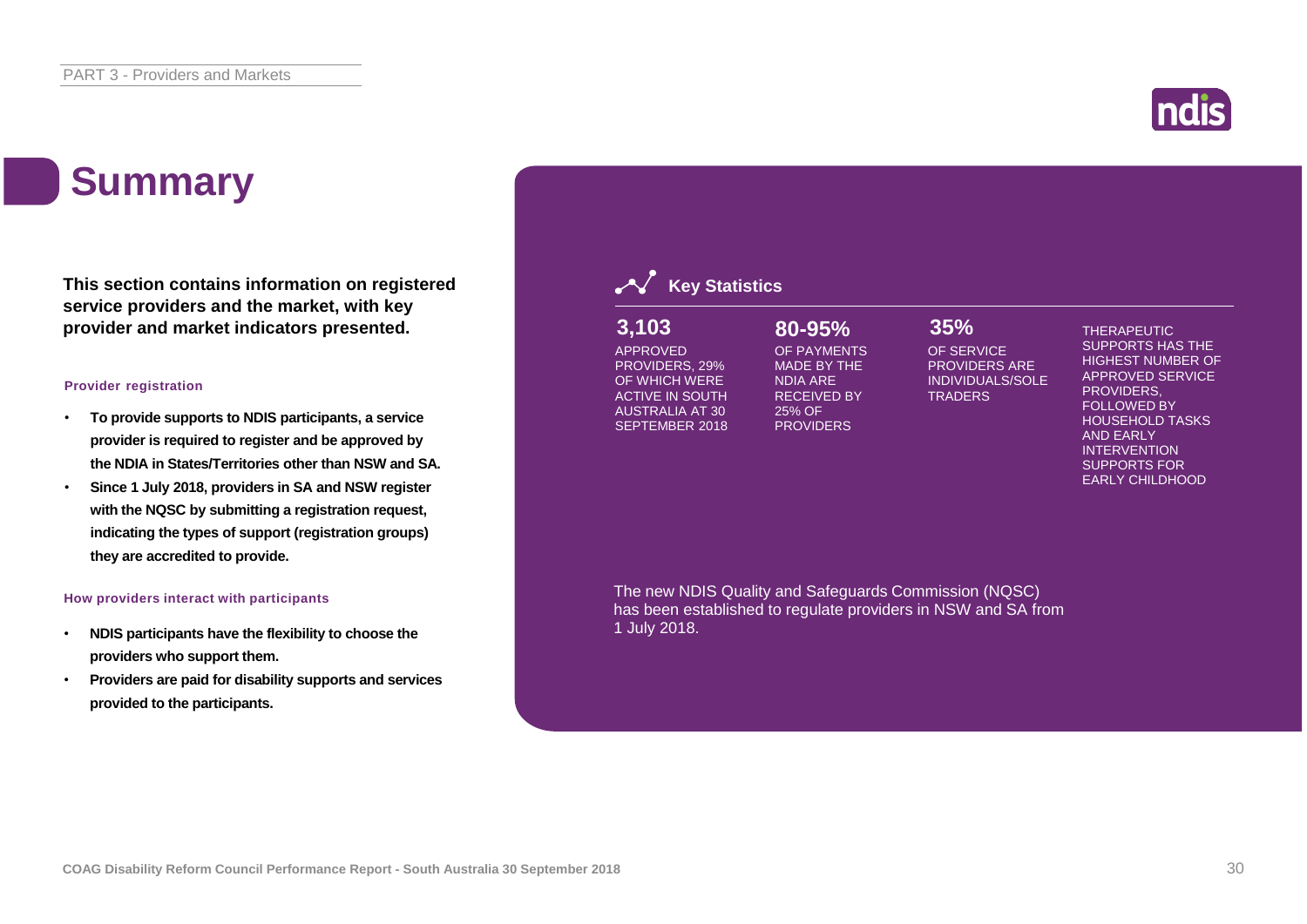#### **Providers over time**

**As at 30 September 2018, there were 3,103 registered service providers, of which 1,073 were individual/sole trader operated businesses and 2,030 were companies or organisations.**



The NQSC uses a 'National approach' to approve providers and thus, when a provider that has been approved in NSW or SA is verified by the NQSC, it automatically becomes an approved provider in both states.



#### **Approved providers over time by type of provider**



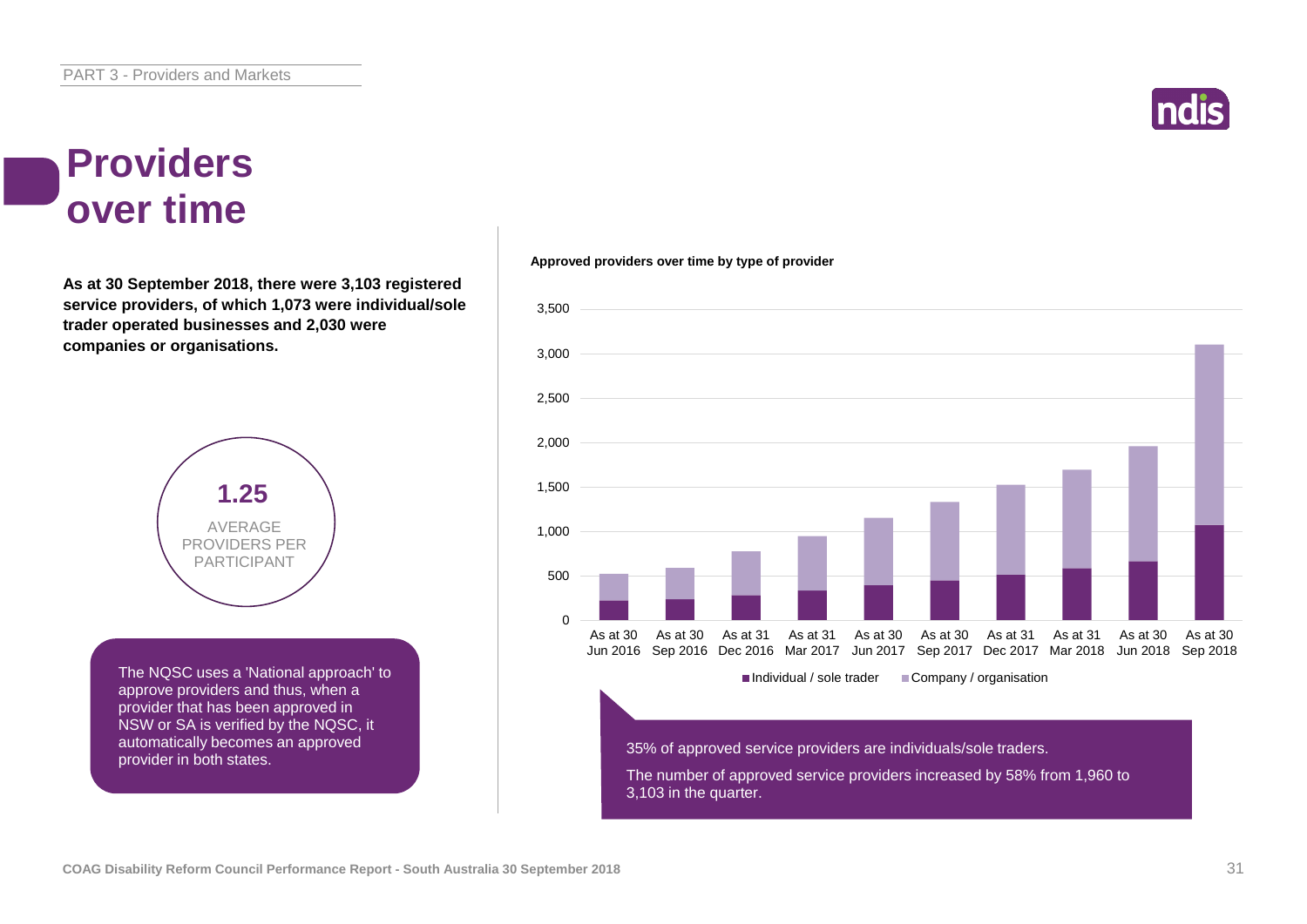

**Active (29%)**

#### **Proportion of Active Providers**

**Change in the activity status of providers.**

**As at 30 September 2018, 29% of providers have been active and 71% were yet to have evidence of activity. Of all providers, 313 began delivering new supports in the quarter.**



The proportion of active providers in each state gives an indication of the providers that are currently servicing participants.



#### **Not yet active (71%)**

Note: The proportion of active providers in SA is relatively low due to the 'National approach' to verification taken by the NQSC.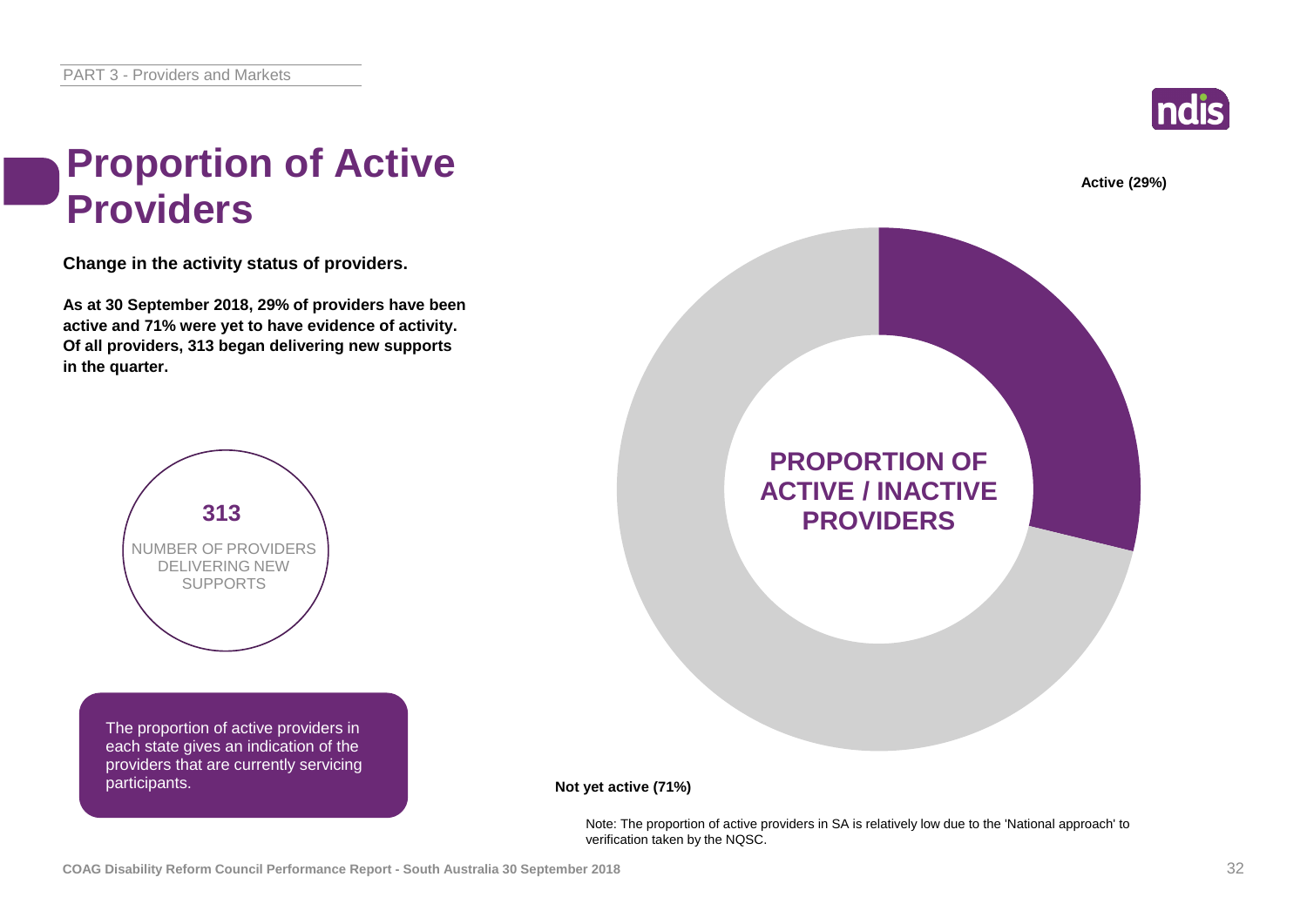

### **Approved Registration groups**

**The number of approved providers in South Approved providers by registration group and percentage change over the quarter**<br>
<sup>600</sup> **Australia has increased significantly due to the 'National approach' taken by the NQSC, where any provider in NSW which has been verified is automatically approved in both states.**

**The registration groups with the largest numbers of approved providers continue to grow:**

**• Therapeutic Supports: from 680 to 1,303 (92% increase)**

**• Household Tasks: from 345 to 811 (135% increase)**

**• Early Intervention supports for early childhood: from 460 to 686 (49% increase)**

**• Assistance products for personal care and safety: from 456 to 675 (48% increase)**

**• Assistance with travel/transport arrangements: from 221 to 607 (175% increase)**



As at 30 September 2018 As at 30 June 2018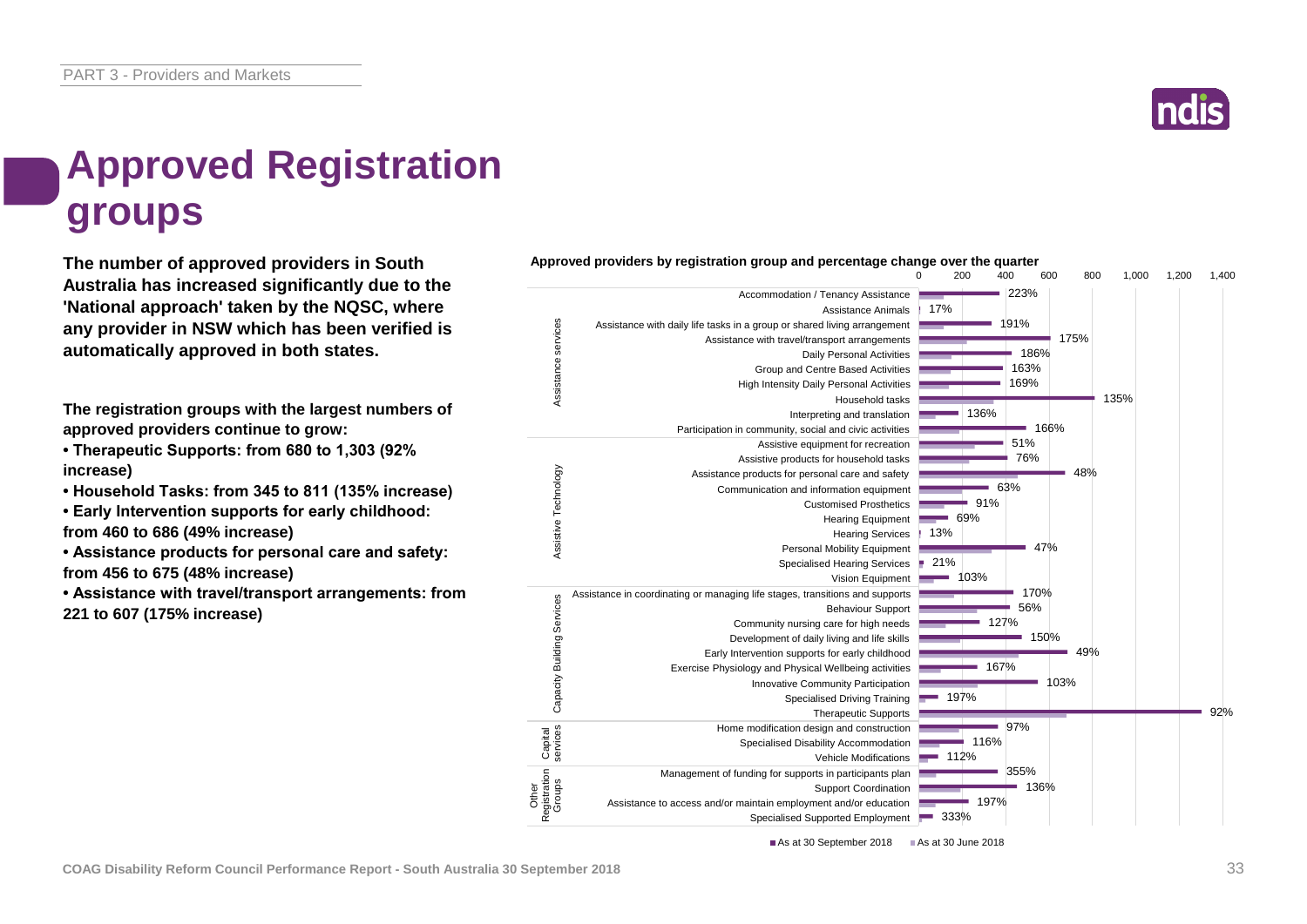### **Active Registration groups**

**The number of active providers in each registration group has increased for most registration groups over the quarter.**

**The registration groups with the largest numbers of active providers continue to grow:**

**• Therapeutic Supports: from 406 to 460 (13% increase)**

**• Early Intervention supports for early childhood: from 315 to 326 (3% increase)**

**• Assistance products for personal care and safety: from 103 to 128 (24% increase)**

**• Participation in community, social and civic activities: from 106 to 122 (15% increase)**

**• Assistance in coordinating or managing life stages, transitions and supports: from 101 to 121 (20% increase)**



#### **Active providers by registration group and percentage change over the quarter**

As at 30 September 2018 As at 30 June 2018

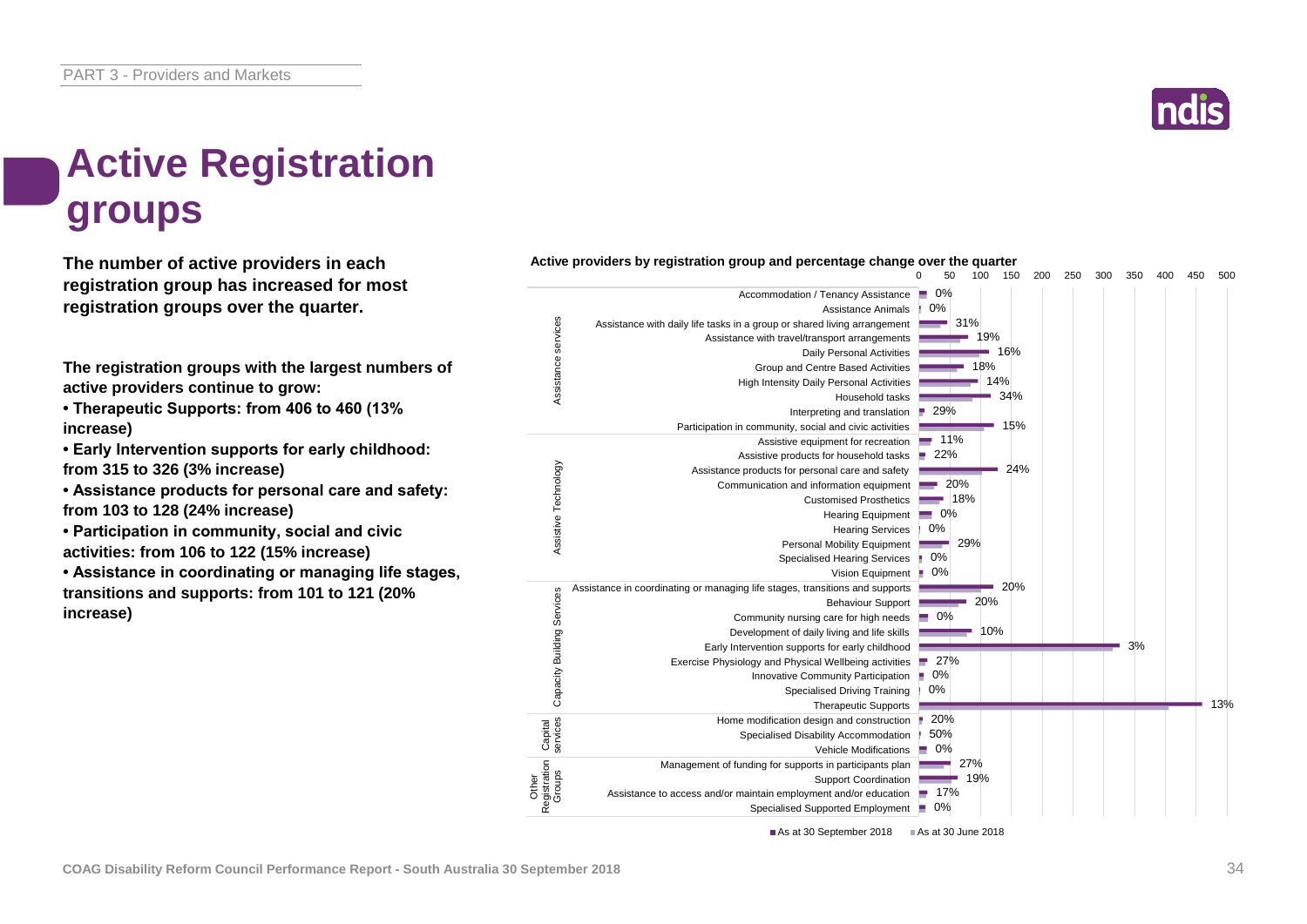

### **Market share of top providers**

**25% of service providers received 80-95% of the Market share of the top 25% of providers by registration group. dollars paid for major registration groups.**



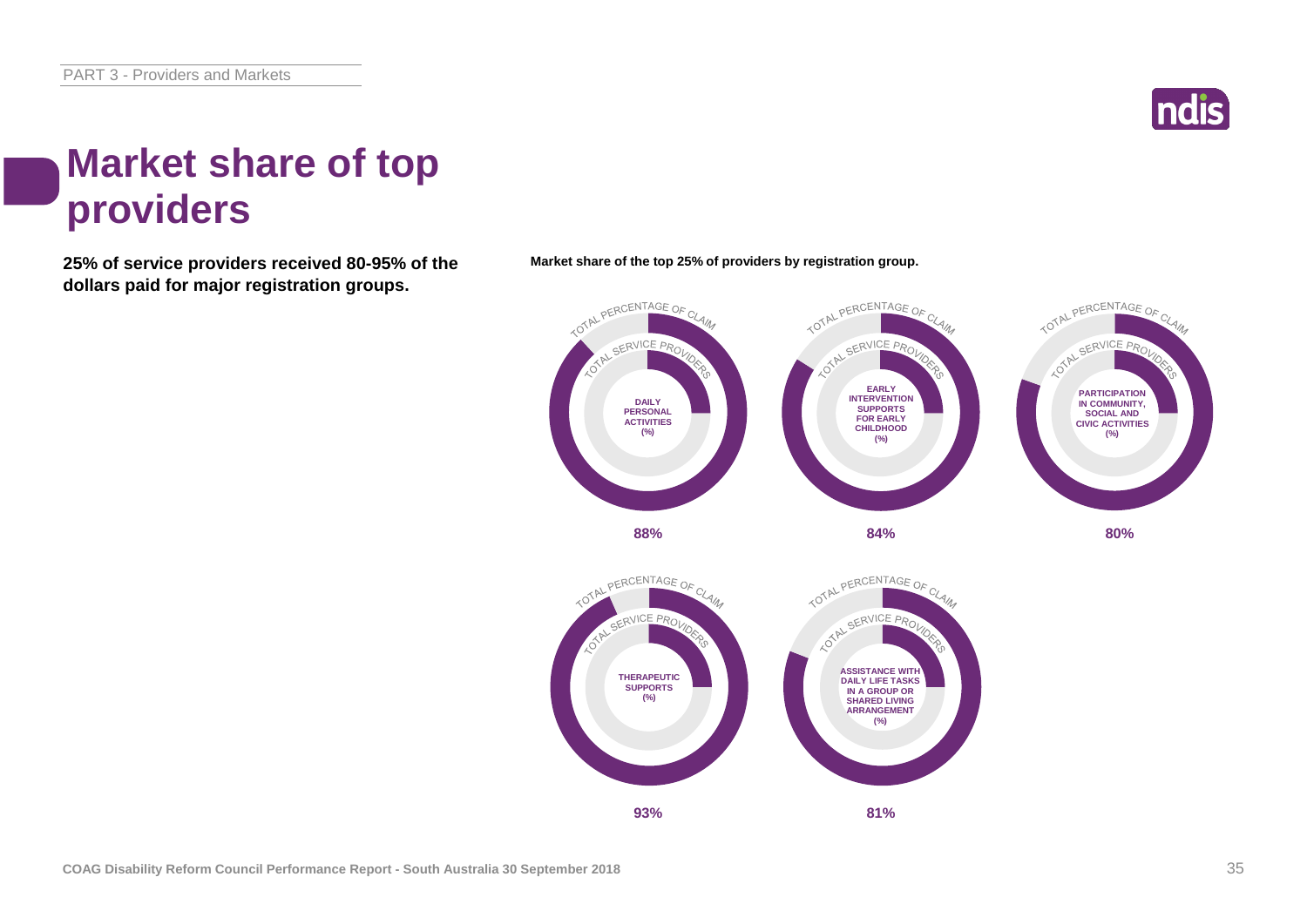# **Information, Linkages and Capacity Building**

Information, Linkages and Capacity Building was covered in the national version of the COAG Quarterly Performance Report.



**South Australia - 30 September 2018**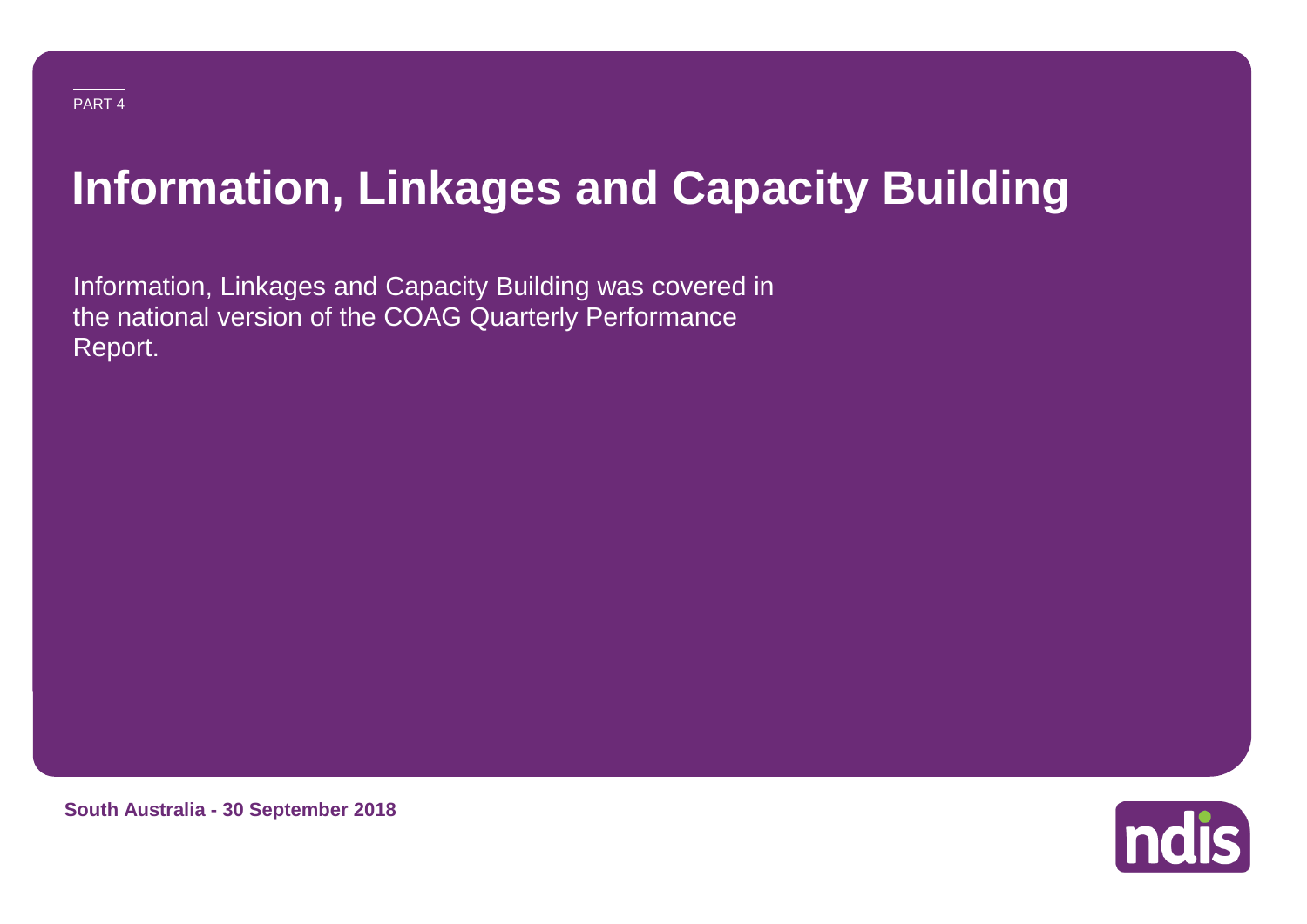#### PART 5

### **Mainstream Interface**

The proportion of participants entering in the current quarter and accessing mainstream services is slightly lower compared to prior quarters.



**South Australia - 30 September 2018**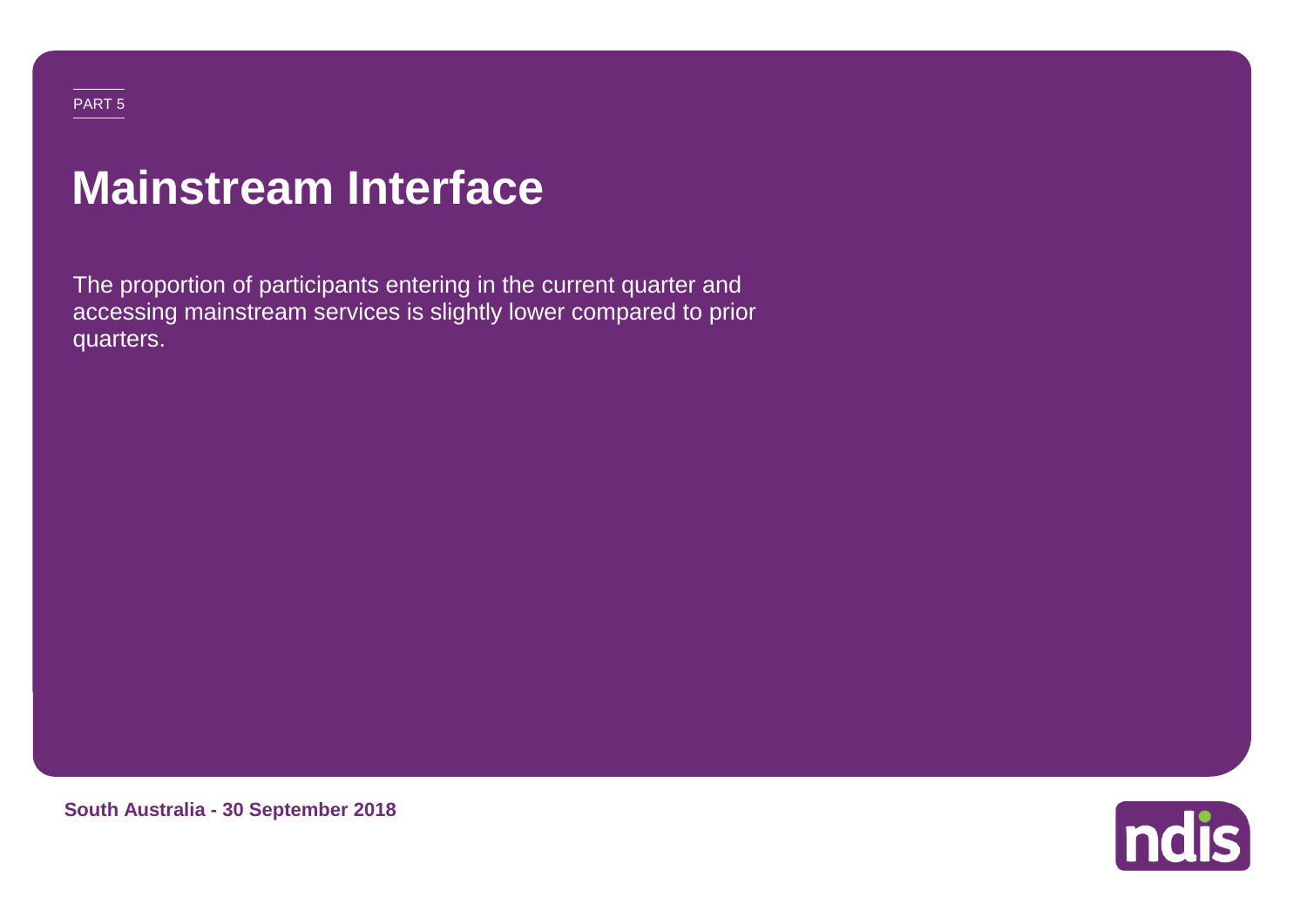

#### **Mainstream Interface**

**89% of active participants with a plan approved in 2018-19 Q1 access mainstream services, a slight decrease from prior quarters. Participants are accessing mainstream services predominantly for health and wellbeing, lifelong learning and daily activities.**